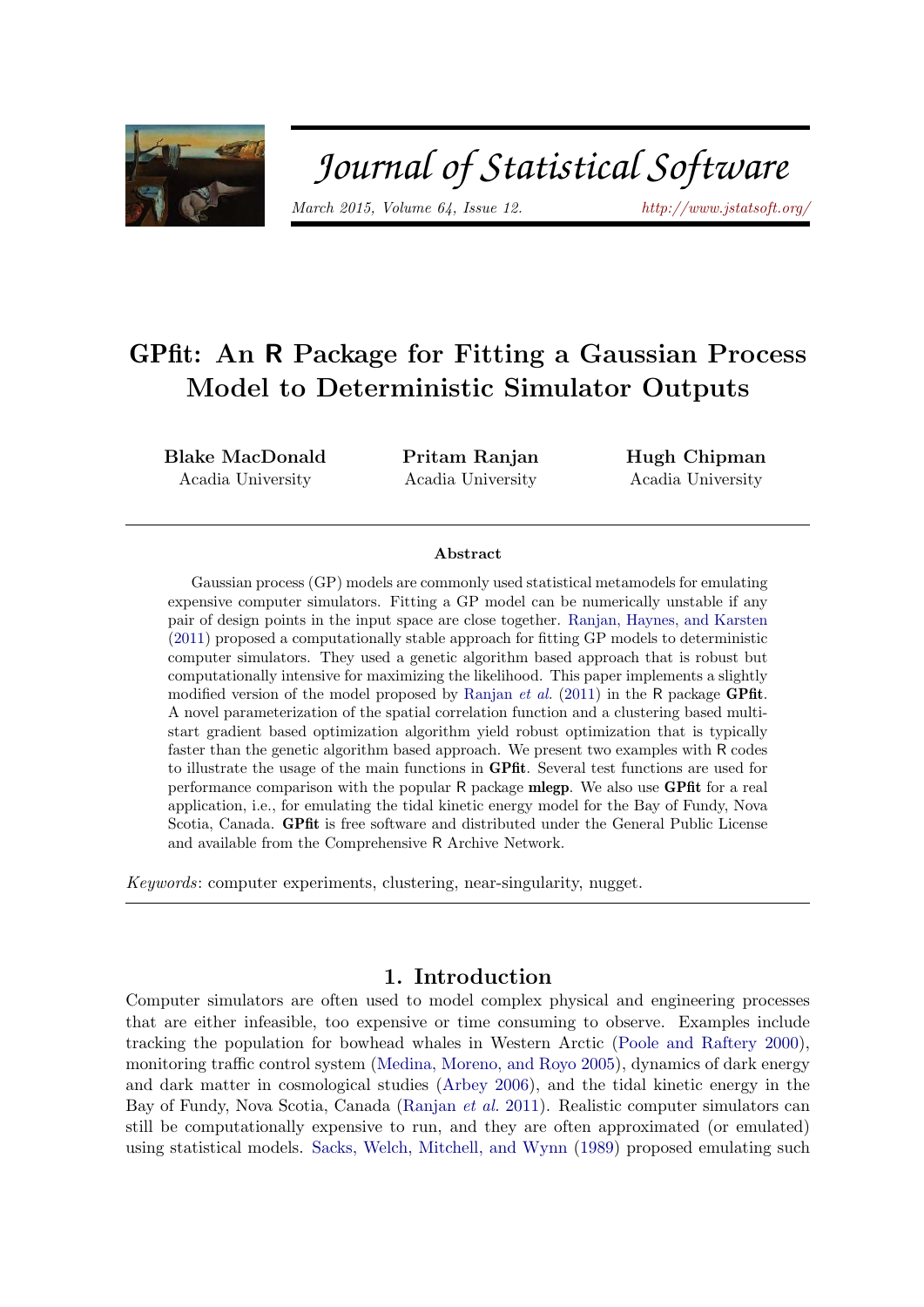an expensive deterministic simulator as a realization of a Gaussian stochastic process (GP). This paper presents the R (R Core Team 2014) package GPfit (MacDoanld, Chipman, and Ranjan 2014) for robust and computationally efficient fitting of GP models to deterministic simulator outputs.

The computational stability of GP estimation algorithms can depend critically on the set of design points and corresponding simulator outputs that are used to build a GP model. If any pair of design points in the input space are close together, the spatial correlation matrix R may become near-singular and hence the GP model fitting procedure computationally unstable. A popular approach to overcome this numerical instability is to introduce a small "nugget" parameter  $\delta$  in the model, i.e., R is replaced by  $R_{\delta} = R + \delta I$ , that is estimated along with the other model parameters (e.g., Neal 1997; Booker, Dennis, Frank, Serafini, Torczon, and Trosset 1999; Santner, Williams, and Notz 2003; Gramacy and Lee 2008). However, adding a nugget in the model introduces additional smoothing in the predictor and as a result the predictor is no longer an interpolator. Thus, it is challenging to choose an appropriate value of  $\delta$  that maintains the delicate balance between the stabilization and minimizing the over-smoothing of the model predictions. Ranjan *et al.* (2011) proposed a computationally stable approach by introducing a lower bound on the nugget, which minimizes unnecessary over-smoothing and improves the model accuracy. Assuming space-filling designs are used for fitting the GP models, the nugget based approach is useful in problems with large n (size of the training data) and small  $d$  (input dimension).

Instead of trying to interpolate the data, one may argue that all simulators are noisy and the statistical surrogates should always smooth the simulator data (e.g., Gramacy and Lee 2012). In spite of the recent interest in stochastic simulators (e.g., Poole and Raftery 2000; Arbey 2006), deterministic simulators are still being actively used. For instance, Medina *et al.* (2005) demonstrate the preference of deterministic traffic simulators over their stochastic counterparts. The model considered in GPfit assumes that the computer simulator is deterministic and is very similar to the GP model proposed in Ranjan *et al.* (2011).

The maximum likelihood approach for fitting the GP model requires optimizing the loglikelihood, which can often have multiple local optima (Yuan, Wang, Yu, and Fang 2008; Schirru, Pampuri, Nicolao, and McLoone 2011; Kalaitzis and Lawrence 2011; Petelin, Filipič, and Kocijan 2011). This makes the model fitting procedure computationally challenging. Ranjan *et al.* (2011) uses a genetic algorithm (GA) approach, which is robust but computationally intensive for likelihood optimization. GPfit uses a multi-start gradient based search algorithm that is robust and typically faster than the GA used in Ranjan *et al.* (2011). A clustering based approach on a large space-filling design over the parameter space is used for the multiple starts, i.e., choosing the initial values of the gradient search algorithm. Furthermore, we propose a new parameterization of the spatial correlation function that simplifies likelihood optimization.

The remainder of the paper is organized as follows. Section 2 presents a brief review of the GP model in Ranjan *et al.* (2011), the new parameterization of the correlation function and the proposed optimization algorithm implemented in GPfit. In Section 3, the main functions of GPfit and their arguments are discussed. Two examples illustrating the usage of GPfit are presented in Section 4. Section 5 compares GPfit with other popular R packages. This includes an empirical performance comparison with the popular R package mlegp (Dancik and Dorman 2008; Dancik 2013). Section 6 shows the usage of **GPfit** for emulating tidal energy model outputs. The paper concludes with a few remarks in Section 7.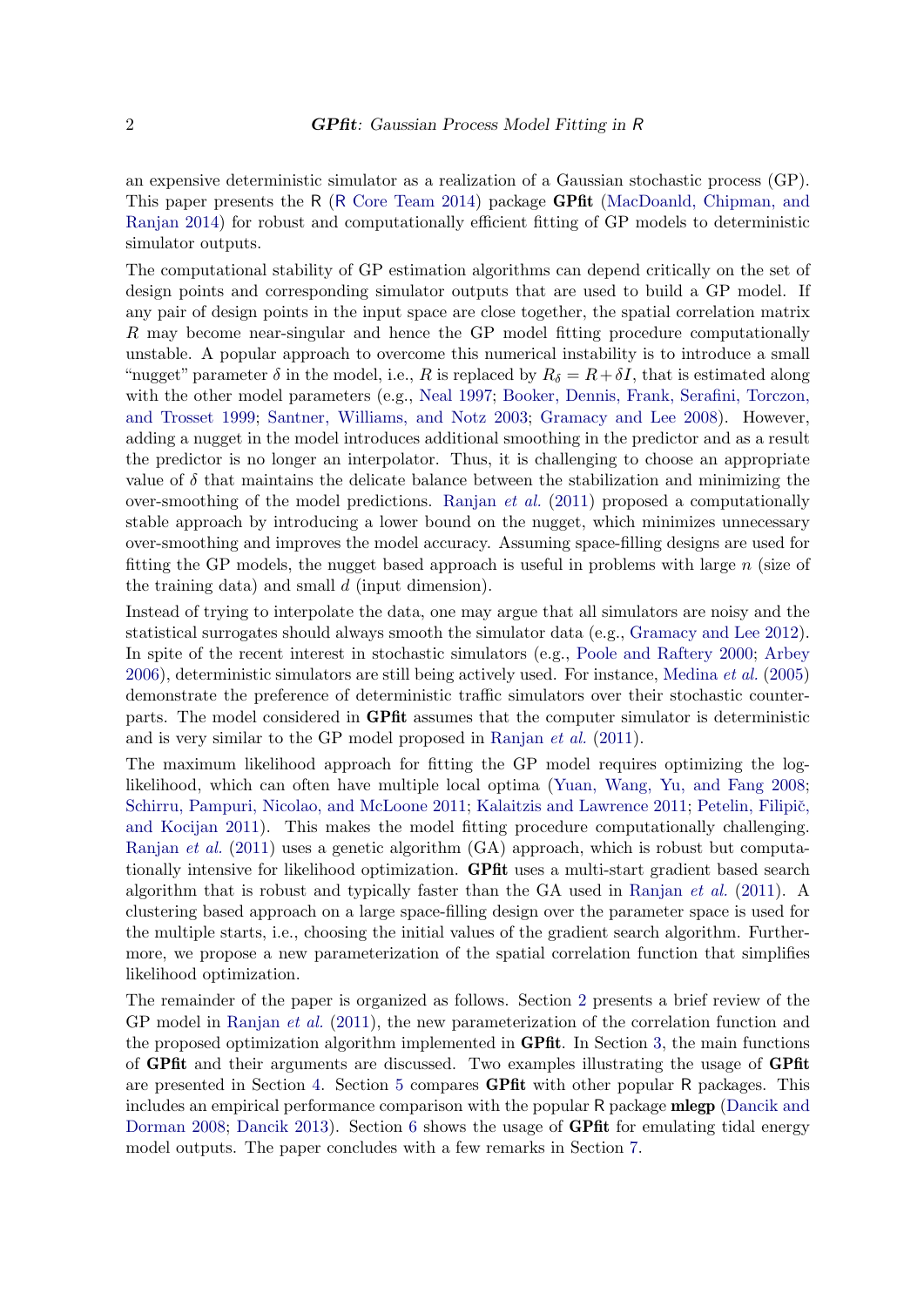#### 2. Methodology

Section 2.1 reviews the GP model proposed in Ranjan *et al.* (2011) (for more details on GP models, see Santner *et al.* 2003 and Rasmussen and Williams 2006). We propose a new parameterization of the correlation function in Section 2.2 that facilitates optimization of the likelihood. The proposed optimization algorithm implemented in GPfit is presented in Section 2.3.

#### 2.1. Gaussian process model

Let the i-th input and the corresponding output of the computer simulator be denoted by a d-dimensional vector,  $x_i = (x_{i1}, \ldots, x_{id})^\top$  and  $y_i = y(x_i)$  respectively. The experimental design  $D_0 = \{x_1, \ldots, x_n\}$  is the set of n input trials stored in an  $n \times d$  matrix X. We assume  $x_i \in [0,1]^d$ . The outputs are held in the  $n \times 1$  vector  $Y = y(X) = (y_1, \ldots, y_n)^\top$ . The simulator output,  $y(x_i)$ , is modeled as

$$
y(x_i) = \mu + z(x_i);
$$
  $i = 1, ..., n,$ 

where  $\mu$  is the overall mean, and  $z(x_i)$  is a GP with  $\mathsf{E}(z(x_i)) = 0$ ,  $\mathsf{VAR}(z(x_i)) = \sigma^2$ , and  $Cov(z(x_i), z(x_j)) = \sigma^2 R_{ij}$ . In general,  $y(X)$  has a multivariate normal distribution,  $N_n(\mathbf{1_n}\mu, \Sigma)$ , where  $\Sigma = \sigma^2 R$  is formed with correlation matrix R having elements  $R_{ij}$ , and  $\mathbf{1_n}$ is a  $n \times 1$  vector of all ones. Although there are several choices for the correlation structure, we follow Ranjan *et al.* (2011) and use the Gaussian correlation function given by

$$
R_{ij} = \prod_{k=1}^{d} \exp\{-\theta_k |x_{ik} - x_{jk}|^2\}, \quad \text{for all} \quad i, j,
$$
 (1)

where  $\theta = (\theta_1, \ldots, \theta_d) \in [0, \infty)^d$  is a vector of hyper-parameters. The closed form estimators of  $\mu$  and  $\sigma^2$  given by

$$
\hat{\mu}(\theta) = \left(\mathbf{1_n}^\top R^{-1} \mathbf{1_n}\right)^{-1} \left(\mathbf{1_n}^\top R^{-1} Y\right) \text{ and } \hat{\sigma}^2(\theta) = \frac{\left(Y - \mathbf{1_n} \hat{\mu}(\theta)\right)^\top R^{-1} \left(Y - \mathbf{1_n} \hat{\mu}(\theta)\right)}{n},
$$

are used to obtain the negative profile log-likelihood (from here onwards referred to as deviance)

$$
-2\log(L_{\theta}) \propto \log(|R|) + n\log[(Y - \mathbf{1}_{\mathbf{n}}\hat{\mu}(\theta))^{\top}R^{-1}(Y - \mathbf{1}_{\mathbf{n}}\hat{\mu}(\theta))],
$$

for estimating the hyper-parameters  $\theta$ , where |R| denotes the determinant of R.

Following the maximum likelihood approach, the best linear unbiased predictor at  $x^*$  (as shown in Sacks *et al.* 1989) is

$$
\hat{y}(x^*) = \hat{\mu} + r^\top R^{-1}(Y - \mathbf{1}_{\mathbf{n}}\hat{\mu}) = \left[\frac{(1 - r^\top R^{-1}\mathbf{1}_{\mathbf{n}})}{\mathbf{1}_{\mathbf{n}}\top R^{-1}\mathbf{1}_{\mathbf{n}}}\mathbf{1}_{\mathbf{n}}\top + r^\top\right]R^{-1}Y = C^\top Y,
$$

with mean squared error

$$
s^{2}(x^{*}) = \mathsf{E}\left[ (\hat{y}(x^{*}) - y(x^{*}))^{2} \right]
$$
  
=  $\sigma^{2}(1 - 2C^{\top}r + C^{\top}RC) = \sigma^{2}\left(1 - r^{\top}R^{-1}r + \frac{(1 - \mathbf{1_{n}}^{\top}R^{-1}r)^{2}}{\mathbf{1_{n}}R^{-1}\mathbf{1_{n}}}\right),$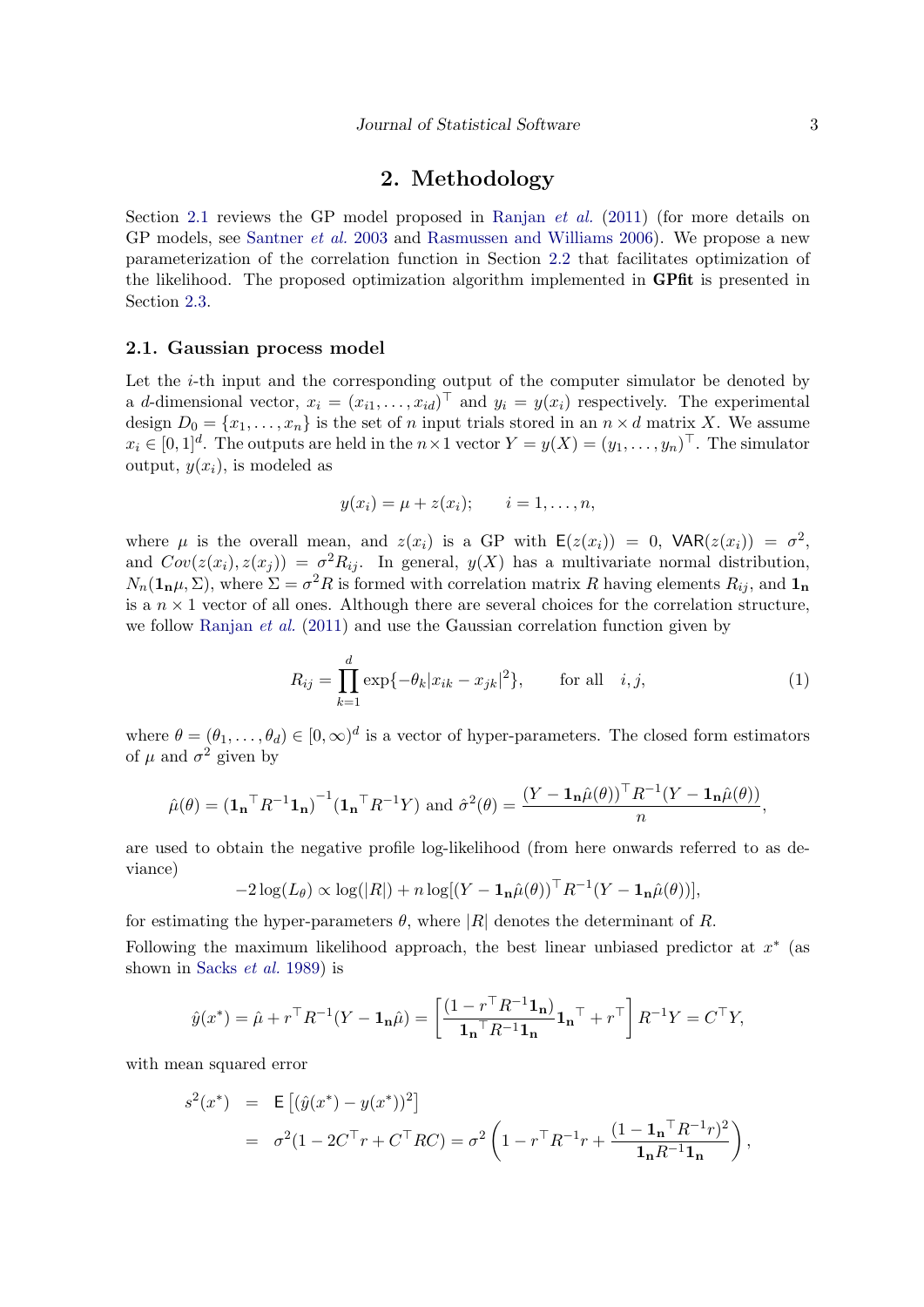where  $r = (r_1(x^*), \ldots, r_n(x^*))^\top$ , and  $r_i(x^*) = \text{COR}(z(x^*), z(x_i))$ . In practice, the parameters  $\mu$ ,  $\sigma^2$  and  $\theta$  are replaced with their respective estimates.

Fitting a GP model to  $n$  data points requires the repeated computation of the determinant and inverse of the  $n \times n$  correlation matrix R. Such correlation matrices are positive definite by definition, however, the computation of |R| and  $R^{-1}$  can sometimes be unstable due to near-singularity. An  $n \times n$  matrix R is said to be near-singular (or, ill-conditioned) if its condition number  $\kappa(R) = ||R|| \cdot ||R^{-1}||$  is too large, where  $|| \cdot ||$  denotes the L<sub>2</sub>–matrix norm (see Ranjan *et al.* 2011 for details). Near-singularity prohibits precise computation of the deviance and hence the parameter estimates. This is a common problem in fitting GP models which occurs if any pair of design points in the input space are close together (Neal 1997). A popular approach to overcome near-singularity is to introduce a small nugget or jitter parameter,  $\delta \in (0,1)$ , in the model (i.e., R is replaced by  $R_{\delta} = R + \delta I$ ) that is estimated along with the other model parameters.

Replacing R with  $R_{\delta}$  in the GP model introduces additional smoothing of the simulator data that is undesirable for emulating a deterministic simulator. Ranjan *et al.* (2011) proposed a lower bound on  $\delta$  that minimizes the unnecessary over-smoothing. The lower bound given by Ranjan *et al.* (2011) is

$$
\delta_{lb} = \max\left\{\frac{\lambda_n(\kappa(R) - e^a)}{\kappa(R)(e^a - 1)}, 0\right\},\tag{2}
$$

where  $\lambda_n$  is the largest eigenvalue of R and  $e^a$  is the threshold of  $\kappa(R)$  that ensures a well conditioned R. Ranjan *et al.* (2011) suggest  $a = 25$  for space-filling Latin hypercube designs (LHDs; McKay, Beckman, and Conover 1979).

**GPfit** uses the GP model with  $R_{\delta_{lb}} = R + \delta_{lb}I$ . The R package **mlegp**, used for performance comparison of GPfit in Section 5, implements the classical GP model with  $R$  replaced by  $R_{\delta} = R + \delta I$ , and estimates  $\delta$  along with other hyper-parameters by minimizing the deviance. In both approaches the deviance function happens to be bumpy with multiple local optima. Next, we investigate a novel parameterization of the correlation function that makes the deviance easier to optimize.

#### 2.2. Reparameterization of the correlation function

The key component of fitting the GP model described in Section 2.1 is the estimation of the correlation parameters by minimizing the deviance

$$
-2\log(L_{\theta}) \propto \log(|R_{\delta_{lb}}|) + n\log[(Y - \mathbf{1}_{\mathbf{n}}\hat{\mu}(\theta))^{\top}R_{\delta_{lb}}^{-1}(Y - \mathbf{1}_{\mathbf{n}}\hat{\mu}(\theta))].
$$
\n(3)

The deviance surface can be bumpy and have several local optima. For instance, the deviance functions for two examples in Section 4 are displayed in Figure 1.

Figure 1 shows that the deviance function is bumpy near  $\theta = 0$  and there are multiple local optima. Evolutionary algorithms like GA (used by Ranjan *et al.* 2011) are often robust for such objective functions, however, they can be computationally intensive (especially, because the computational cost of |R| and  $R^{-1}$  is  $O(n^3)$  and evolutionary algorithms often employ many evaluations of the objective function). Gradient-based optimization might be faster but will require careful selection of initial values to achieve the global minimum of the deviance function. It may be tempting to use a space-filling design over the parameter space for the starting points, however, such designs (e.g., maximin LHD) often tend to stay away from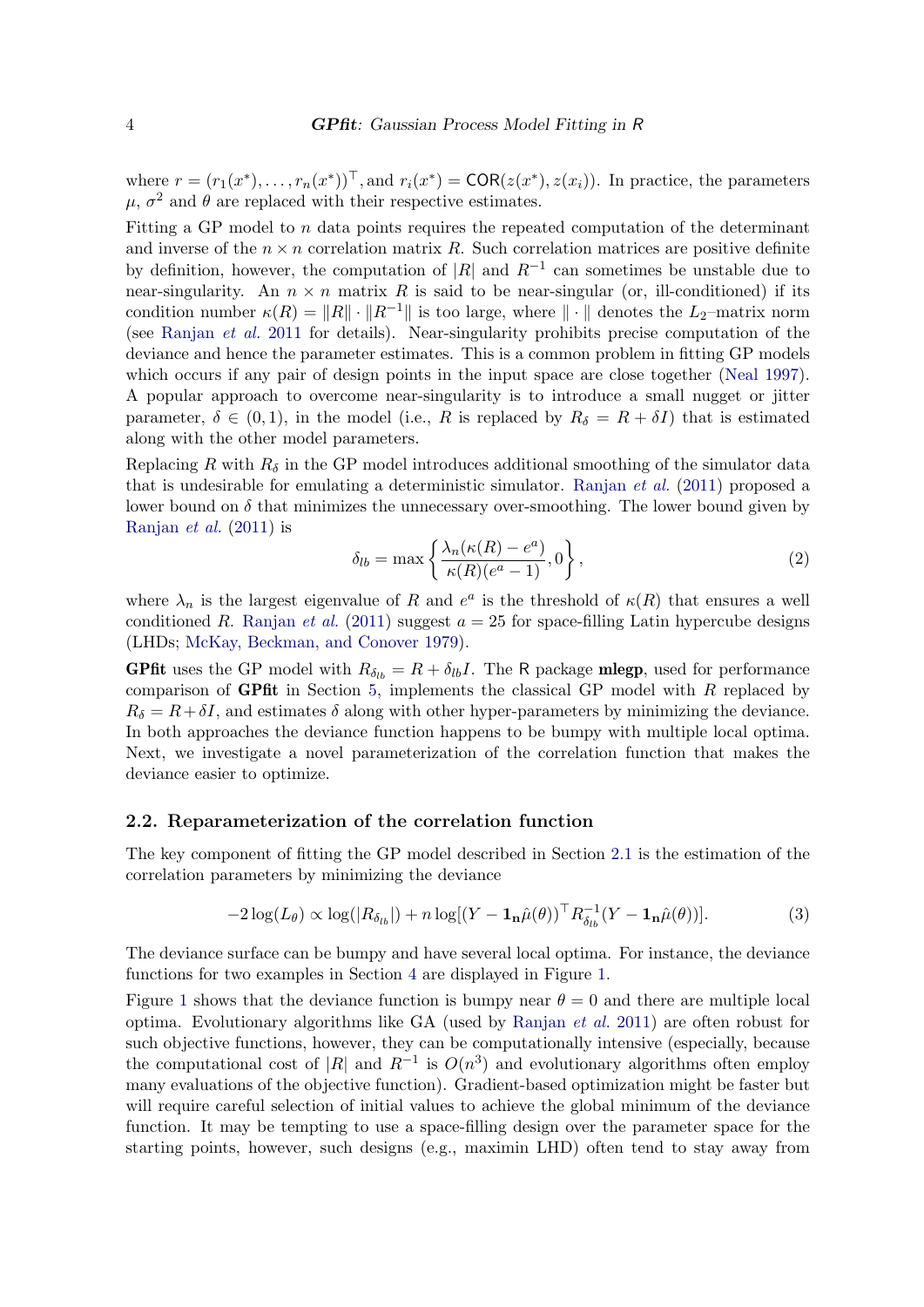

Figure 1: The plots show the deviance (3) w.r.t. the GP parameter(s)  $\theta$ . Panels (a) and (b) correspond to Example 1 (with  $d = 1, n = 10$ ), and (c) and (d) display deviance for Example 2 (with  $d = 2$ ,  $n = 30$ ). Panels (b) and (d) are enlargements of (a) and (b) near 0, respectively.

the boundaries and corners. This is unfavorable because the deviance functions (Figure 1) fluctuate rapidly near  $\theta = 0$ .

To address the issue of a bumpy deviance surface near the boundaries of the parameter space, we propose a new parameterization of R. Let  $\beta_k = \log_{10}(\theta_k)$  for  $k = 1, \ldots, d$ , then

$$
R_{ij} = \prod_{k=1}^{d} \exp\left\{-10^{\beta_k} |x_{ik} - x_{jk}|^2\right\}, \qquad \text{for all} \quad i, j,
$$
 (4)

where  $\beta_k \ll 0$  implies a very high spatial correlation or a relatively flat surface in the k-th coordinate, and  $\beta_k \gg 0$  implies low correlation, or a very wiggly surface with respect to the k-th input factor. One can also use automatic relevance determination approach to effectively remove irrelevant inputs (Neal 1997; Williams and Rasmussen 1996). Figure 2 displays the two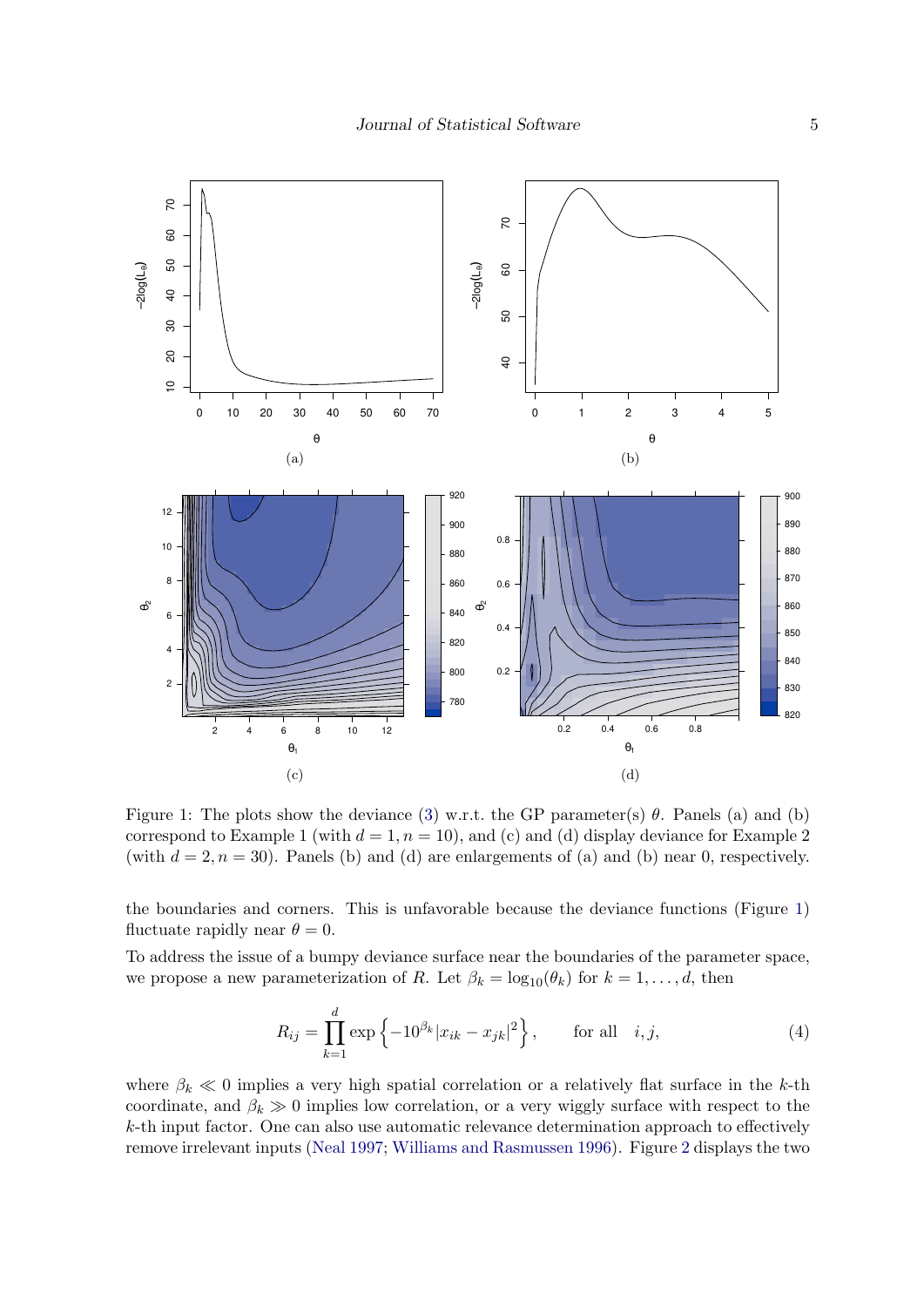

Figure 2: The plots show the deviance under the  $\beta$ -parameterization of R given in (4), for the same examples and data as in Figure 1. Panels (a) and (b) correspond to Example 1 (with  $d = 1, n = 10$ , and (c) and (d) display the deviance for Example 2 (with  $d = 2, n = 30$ ). Panels (b) and (d) are enlargements of (a) and (b) near 0, respectively.

deviance surfaces (shown in Figure 1) under the  $\beta$ -parameterization of R given in (4). Though the new parameterization of R in (4) results in an unbounded parameter space  $\Omega = (-\infty, \infty)^d$ , the peaks and dips of the deviance surface are now in the middle of the search space. This should facilitate a thorough search through the local optima and the choice of a set of initial values for a gradient based search.

GPfit uses a multi-start gradient based search algorithm for minimizing the deviance. The gradient based approach is often computationally fast, and careful selection of the multiple initial values of the search algorithm makes our implementation robust.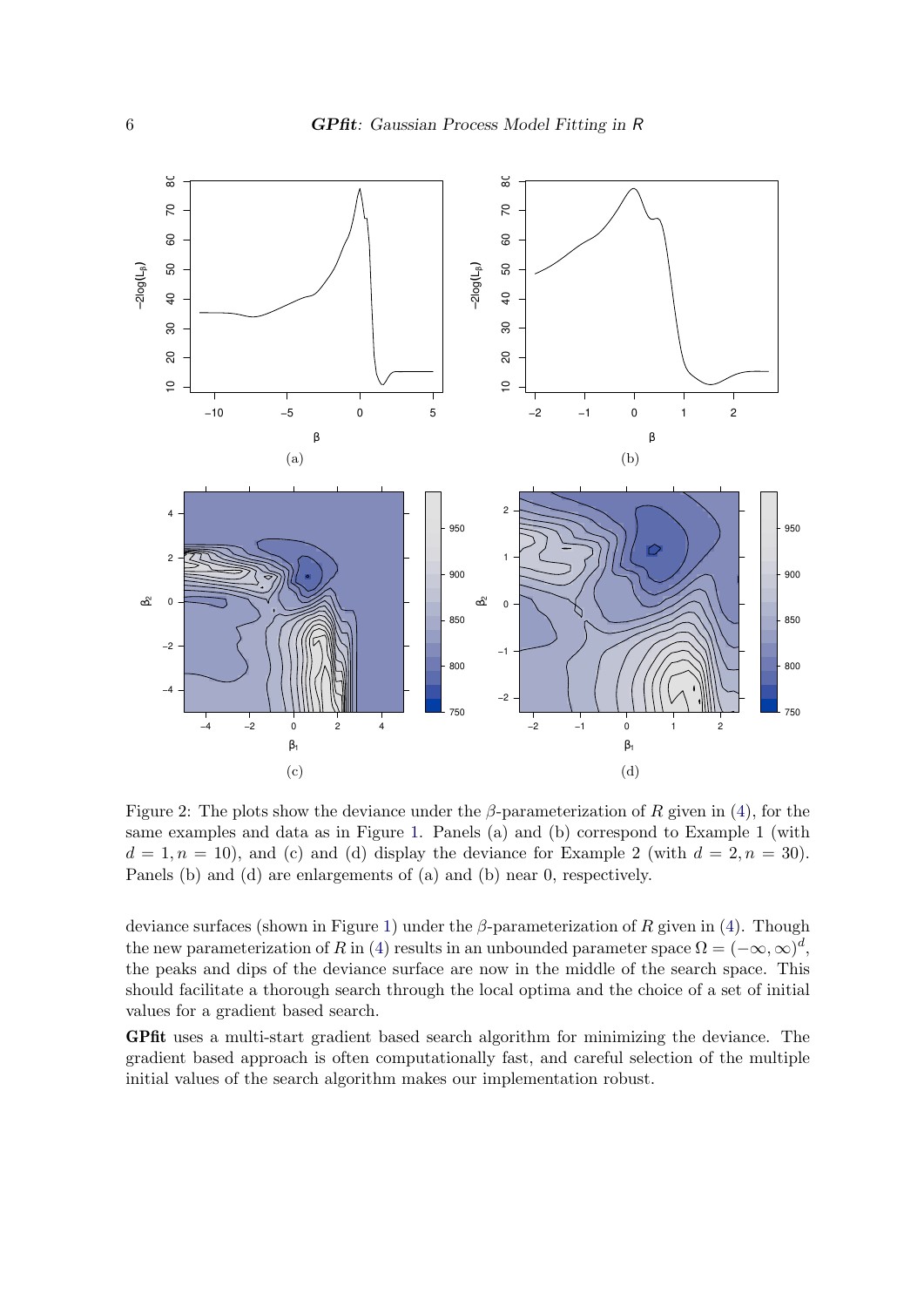#### 2.3. Optimization algorithm

A standard gradient based search algorithm like L-BFGS-B (Byrd, Lu, Nocedal, and Zhu 1995) finds the local optimum closest to the initial value, and thus often gets stuck in the wrong local optima. Our objective is to find the  $\beta$  that corresponds to the global minimum of the deviance function. Kalaitzis and Lawrence (2011) argue that a slightly suboptimal solution of the deviance optimization problem may not always be a threat in the GP model setup, as alternative interpretations can be used to justify the model fit. However, suboptimal parameter estimates may lead to either overfitting or oversmoothing of the training data, which results in highly inaccurate prediction at unsampled input locations. In an attempt to obtain a good fit of the GP model, GPfit uses a multi-start L-BFGS-B algorithm for optimizing the deviance  $-2 \log(L_\beta)$ . We first find a subregion  $\Omega_0$  of the parameter space  $\Omega = (-\infty, \infty)^d$  that is likely to contain the optimal parameter values. Then, a set of initial values for L-BFGS-B is carefully chosen to cover  $\Omega_0$ .

The structural form of the spatial correlation function (4) guarantees that its value lies in [0, 1]. That is, excluding the extreme cases of perfectly correlated and absolutely uncorrelated observations,  $R_{ij}$  can be approximately bounded as:

$$
\exp\{-5\} = 0.0067 \le R_{ij} \le 0.9999 = \exp\{-10^{-4}\},\
$$

or equivalently,

$$
10^{-4} \le \sum_{k=1}^{d} 10^{\beta_k} |x_{ik} - x_{jk}|^2 \le 5. \tag{5}
$$

To convert the bounds above into workable ranges for the  $\beta_k$ , we need to consider ranges for  $|x_{ik} - x_{jk}|$ . Assuming the objective is to approximate the overall simulator surface in  $[0,1]^d$ , Loeppky, Sacks, and Welch (2009) argue that  $n = 10 \cdot d$  is a good rule of thumb for determining the size of a space-filling design over the input locations of the simulator. In this case, the maximum value of the minimum inter-point distance along the k-th coordinate is  $|x_{ik} - x_{jk}| \approx 1/10$ . Furthermore, if we also make the simplifying assumption that the simulator is equally smooth in all directions, i.e.,  $\beta_k = \beta_0$ , then (5) simplifies to

$$
-2 - \log_{10}(d) \le \beta_k \le \log_{10}(500) - \log_{10}(d).
$$

That is,  $\Omega_0 = \{(\beta_1, \ldots, \beta_d): -2 - \log_{10}(d) \leq \beta_k \leq \log_{10}(500) - \log_{10}(d), k = 1, \ldots, d\}$  is the set of  $\beta = (\beta_1, \ldots, \beta_d)$  values that is likely to contain the likelihood optimizer. We use  $\Omega_0$ for restricting the initial values of the L-BFGS-B algorithm to a manageable area, and the optimal solutions can be found outside this range.

The initial values for L-BFGS-B can be chosen using a large space-filling LHD on  $\Omega_0$ . However, Figure 2 shows that some parts of the likelihood surface are roughly flat, and multiple starts of L-BFGS-B in such regions might be unnecessary. We use a combination of  $k$ -means clustering applied to the design of parameter values, and evaluation of the deviance to reduce a large LHD to a more manageable set of initial values. Since the construction of  $\Omega_0$  assumed the simplification  $\beta_k = \beta_0$  for all k, and in some cases, for instance, in Figure 2(c), the deviance surface appears symmetric in the two coordinates, we enforce the inclusion of an additional initial value of L-BFGS-B on the main diagonal of  $\Omega_0$ . This diagonal point is the best of three L-BFGS-B runs only along the main diagonal,  $\beta_k = \beta_0$  for all k.

The deviance optimization algorithm is summarized as follows: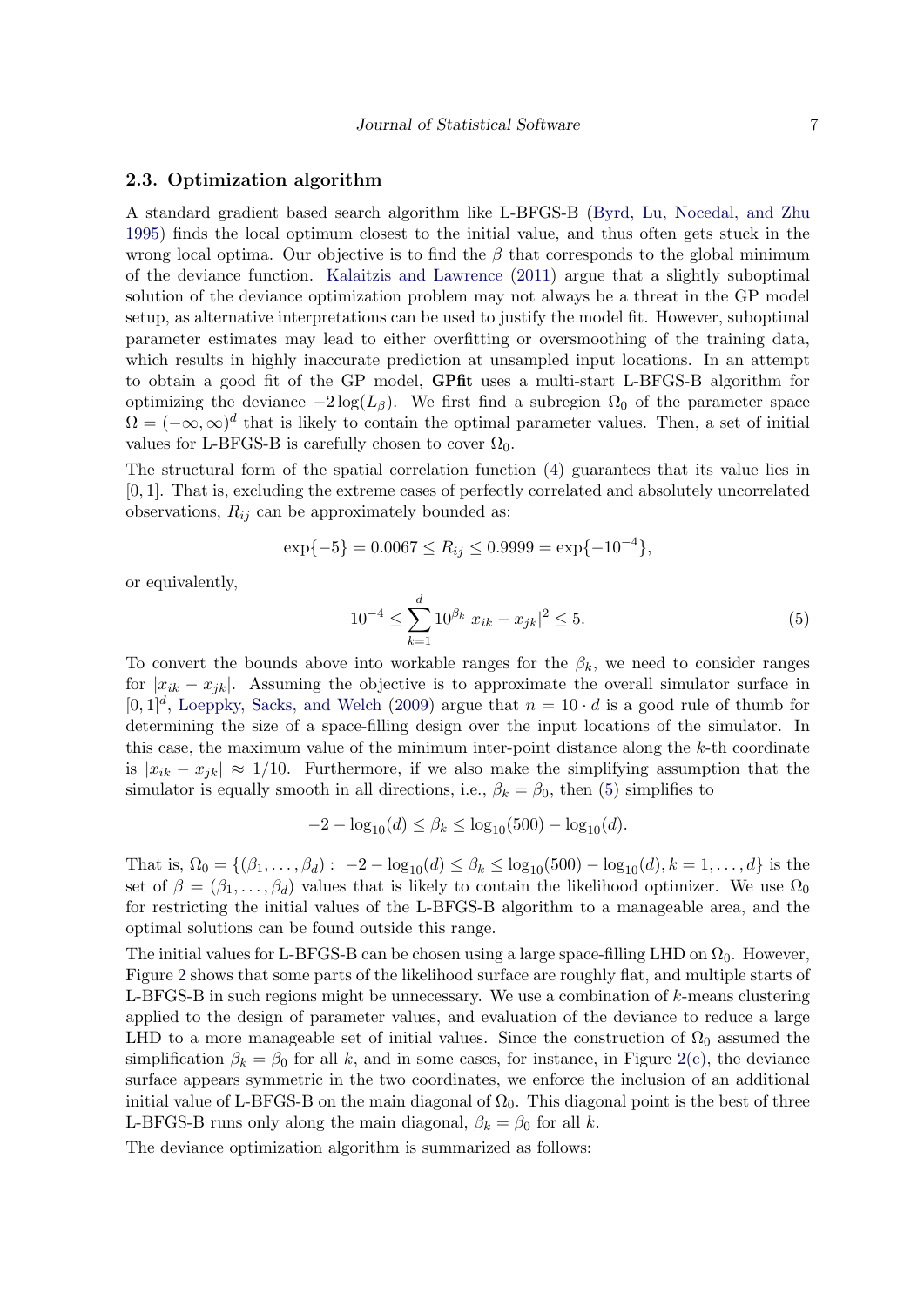- 1. Choose a 200d-point maximin LHD for  $\beta = (\beta_1, \ldots, \beta_d)$  in the hyper-rectangle  $\Omega_0$ .
- 2. Choose the 80d values of  $\beta$  that correspond to the smallest  $-2\log(L_{\beta})$  values.
- 3. Use the k-means clustering algorithm on these 80d points to find 2d groups. For robustness, we use five random restarts of k-means and choose the one with minimum total within-cluster sum-of-squares.
- 4. For  $d \geq 2$ , run the L-BFGS-B algorithm along the main diagonal of  $\Omega_0$  starting at three equidistant points on the diagonal (i.e., at 25%, 50% and 75%). Choose the best of the three L-BFGS-B outputs, i.e., with smallest  $-2 \log(L_\beta)$  value.
- 5. These  $2d+1$  (or 2 if  $d=1$ ) initial values, found in Steps 3 and 4, are then used in the L-BFGS-B routine to find the smallest  $-2\log(L_{\beta})$  and corresponding  $\beta_{mle} \in \Omega$ .

The multi-start L-BFGS-B algorithm outlined above requires  $\left(200d + \sum_{i=1}^{2d+1} \eta_i + \sum_{j=1}^3 \eta'_j\right)$  $\zeta_j\rangle$ deviance evaluations, where  $\eta_i$  is the number of deviance evaluations for the *i*-th L-BFGS-B run in  $\Omega$  space, and  $\eta'$  $j'$  is the number of deviance evaluations for the j-th L-BFGS-B run along the diagonal of the  $\Omega_0$  space. For every iteration of L-BFGS-B, the algorithm computes one gradient (i.e., 2d deviance evaluations) and adaptively finds the location of the next step. That is,  $\eta_i$  and  $\eta'_j$  may vary, and the total number of deviance evaluations in the optimization process cannot be determined. Nonetheless, the empirical evidence based on the examples in Sections 4 and 5 suggest that the optimization algorithm used here is much faster than the GA in Ranjan *et al.* (2011) which uses  $1000d^2$  evaluations of (3) for fitting the GP model in d-dimensional input space. Both deviance minimization approaches have a few tunable parameters, for instance, the initial values and the maximum number of iterations (maxit) in L-BFGS-B, and the population size and number of generations in a GA, that can perhaps be adjusted to get better performance (i.e., fewer deviance calls to achieve the same accuracy in optimizing the deviance surface).

#### 3. GPfit package

In this section, we discuss various **GPfit** functions that implement our proposed model, which is the computationally stable version of the GP model proposed by Ranjan *et al.* (2011) with the new parameterization of the correlation matrix  $R$  (Section 2.2), and optimization algorithm described in Section 2.3.

The main functions for the users of GPfit are GP\_fit(), predict() and (for  $d \le 2$ ) plot(). Both predict() and plot() methods for objects returned by GP\_fit() allow for providing prediction and plots respectively. The code for fitting the GP model to  $n$  data points in d-dimensional input space stored in an  $n \times d$  matrix X and an n-vector Y is:

$$
GP_fit(X, Y, control = c(200 * d, 80 * d, 2 * d), nug_thres = 20, trace = FALSE, maxit = 100)
$$

The default values of control, nug\_thres, trace and maxit worked smoothly for all the examples implemented in this paper, however, they can be changed if necessary. In particular, control and maxit provide a balance between robustness and computational efficiency in optimizing the deviance.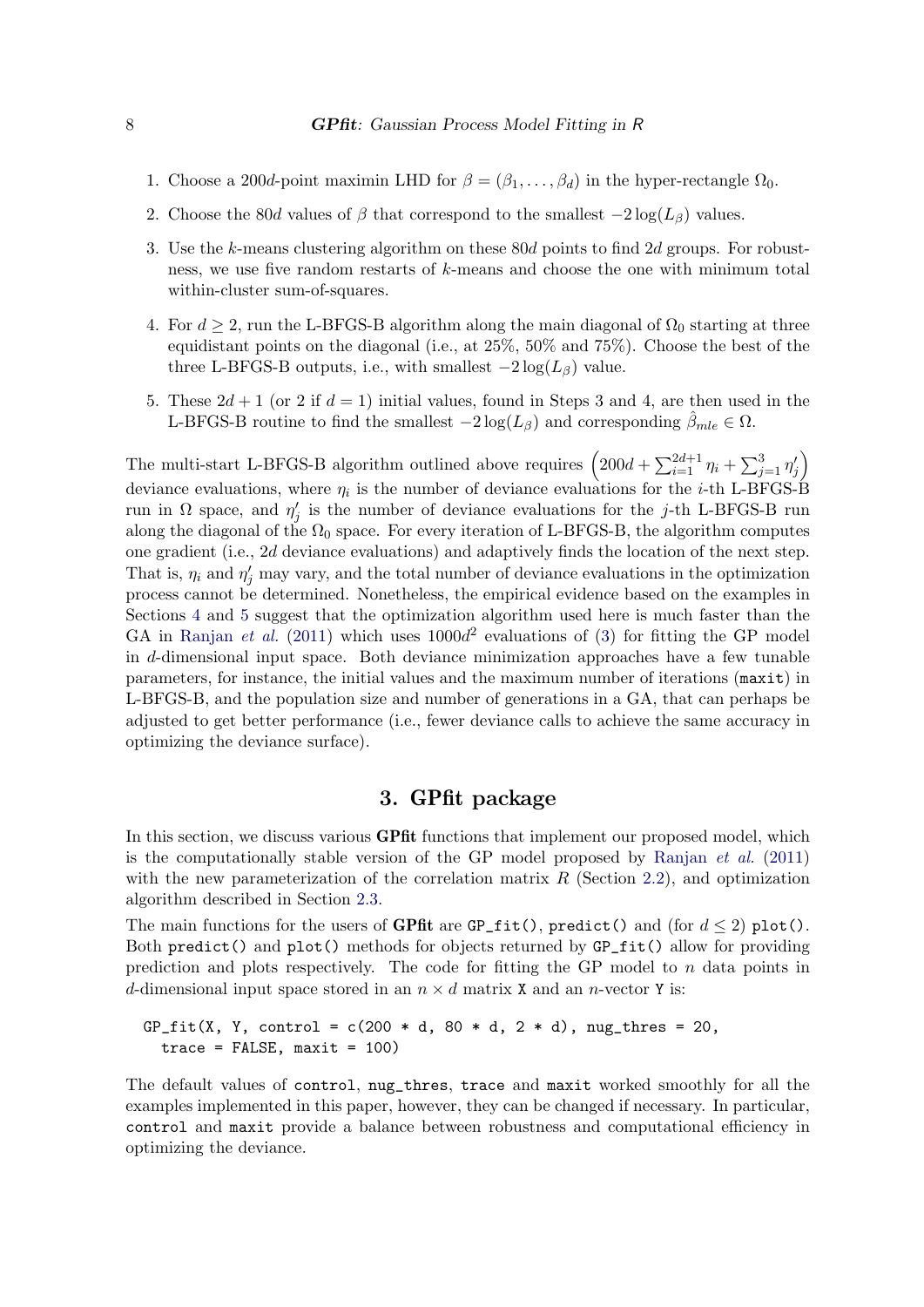Detailed description of the arguments are as follows:

- control: A vector of three tunable parameters used in the deviance optimization algorithm. The default values correspond to choosing  $2 * d$  clusters (using k-means clustering) based on 80 \* d best points (smallest deviance) from a 200 \* d-point random maximin LHD in  $\Omega_0$ .
- ❼ nug\_thres: A threshold parameter used in the calculation of the lower bound of the nugget,  $\delta_{lh}$ . Although Ranjan *et al.* (2011) suggest nug thres = 25 for space-filling designs, we use a conservative default value nug\_thres = 20. This value might change for different design schemes.
- ❼ trace: A flag that indicates whether or not to print the information on the final runs of the L-BFGS-B algorithm. The default trace = FALSE implies no printing.
- ❼ maxit: An integer number that indicates the maximum number of iterations per L-BFGS-B run in the deviance optimization. We use the optim default maxit = 100.

 $GP_f$ it() returns the object of class 'GP' that contains the data set X, Y and the estimated model parameters  $\hat{\beta}, \hat{\sigma}^2$  and  $\delta_{lb}(\hat{\beta})$ . Assuming <code>GPmodel</code> is the 'GP' class object, <code>print(GPmodel,</code> ...) presents the values of the object GPmodel, and options like digits can be used for .... As an alternative, one can use summary(GPmodel) to get the same output.

predict(GPmodel, xnew) returns the predicted response  $\hat{y}(x^*)$  and the associated MSE  $s^2(x^*)$  for every input  $x^*$  in xnew. It also returns a data frame with the predictions combined with the xnew. Expressions for  $\hat{y}(x^*)$  and  $s^2(x^*)$  are shown in Section 2.1 subject to the replacement of R with  $R_{\delta_{lb}(\hat{\beta}_{mle})} = R + \delta_{lb}(\hat{\beta}_{mle})I$ . The default value of xnew is the design matrix X used for model fitting.

The plotting function plot() takes the 'GP' class object as input and depicts the model predictions and the associated MSEs over a regular grid of the d-dimensional input space for  $d = 1$  and 2. Various graphical options can be specified as additional arguments:

```
plot(GPmodel, range = c(0, 1), resolution = 50,
  colors = c("black", "blue", "red"), line_type = <math>c(1, 1)</math>, pch = 1,cex = 2, surf\_check = FALSE, response = TRUE, ...)
```
For  $d = 1$ , plot() generates the predicted response  $\hat{y}(x)$  and uncertainty bounds  $\hat{y}(x) \pm \hat{y}(x)$  $2s(x)$  over a regular grid of resolution many points in the specified range = c(0, 1). The graphical arguments colors, line\_type, pch and cex are only applicable for one-dimensional plots. One can also provide additional graphical argument in ... for changing the plots (see par in the base R function plot()).

For  $d = 2$ , the default arguments of plot() with 'GP' class object produces a level plot of  $\hat{y}(x^*)$ . The plots are based on the model predictions using  $predict()$  at a resolution  $\times$  resolution regular grid over  $[0,1]^2$ . The argument surf\_check = TRUE can be used to generate a surface plot instead, and MSEs can be plotted by using response = FALSE. Options like shade and drape from the wireframe() function, contour and cuts from the levelplot() function in lattice (Sarkar 2008), and color specific arguments in package colorspace (Zeileis, Hornik, and Murrell 2009; Ihaka, Murrell, Hornik, Fisher, and Zeileis 2015) can also be passed in for ....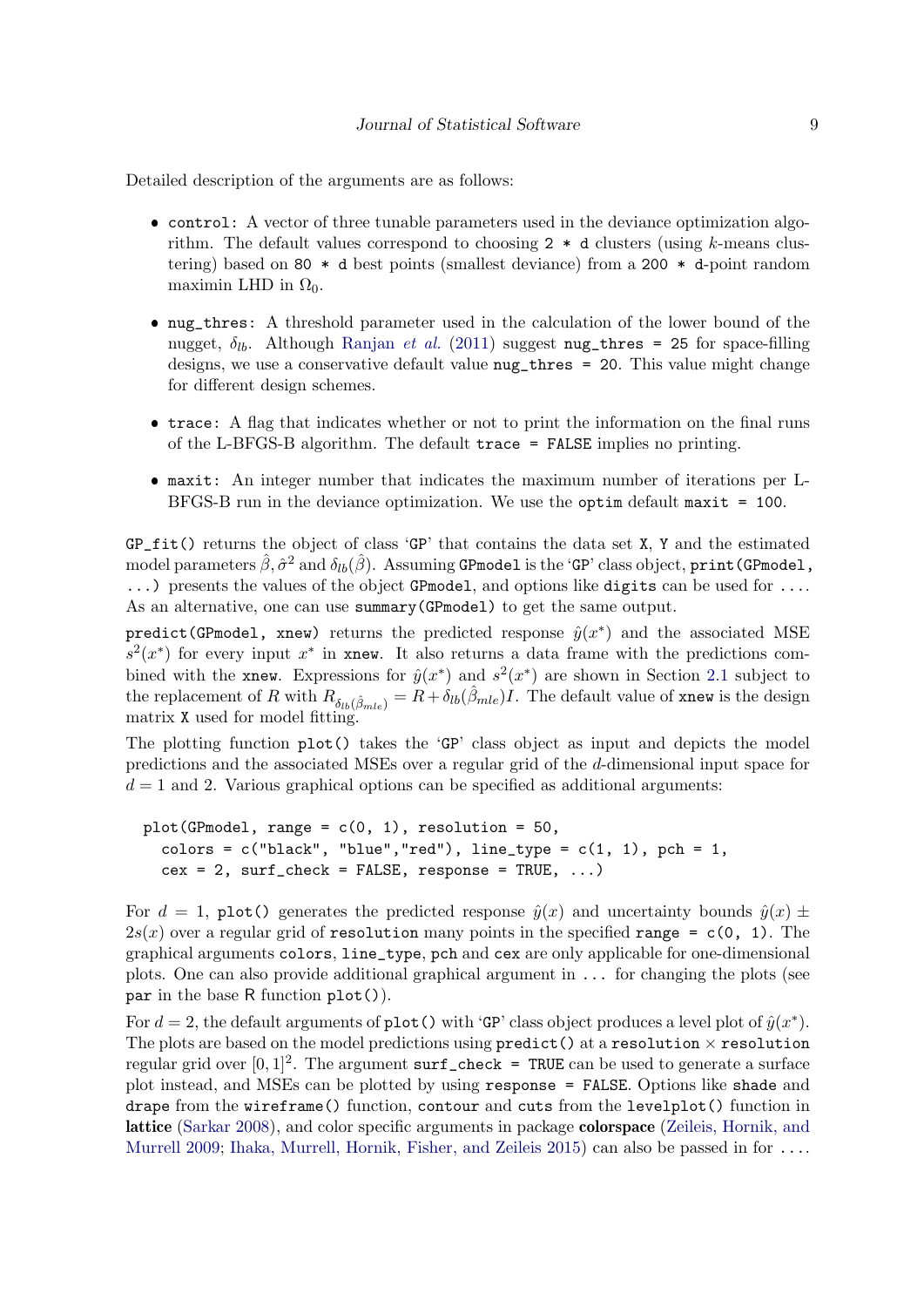#### 4. Examples using GPfit

This section demonstrates the usage of **GPfit** functions and the interpretation of the outputs of the main functions. Two test functions are used as computer simulators to illustrate the functions of this package.

**Example 1** Let  $x \in [0, 1]$ , and the computer simulator output,  $y(x)$ , be generated using the simple one-dimensional test function

$$
y(x) = \log(x + 0.1) + \sin(5\pi x),
$$

referred to as the function computer\_simulator below. Suppose we wish to fit the GP model to a data set collected over a random maximin LHD of size  $n = 7$ . The design can be generated using the maximinLHS function in the R package lhs (Carnell 2012; Stein 1987). The following R code shows how to load the packages, generate the simulator outputs and then fit the GP model using GP\_fit().

```
R> library("GPfit")
R> library("lhs")
R> n <- 7
R> x <- maximinLHS(n, 1)
R> y <- matrix(0, n, 1)
R> for (i in 1:n) y[i] <- computer_simulator(x[i])
R> GPmodel <- GP_fit(x, y)
```
The proposed optimization algorithm used only 227 deviance evaluations for fitting this GP model. The parameter estimates of the fitted GP model are obtained using print(GPmodel).



Figure 3: The plot shows the model predictions and uncertainty bands for Example 1. The true simulator output curve is also displayed by the dash-dotted line.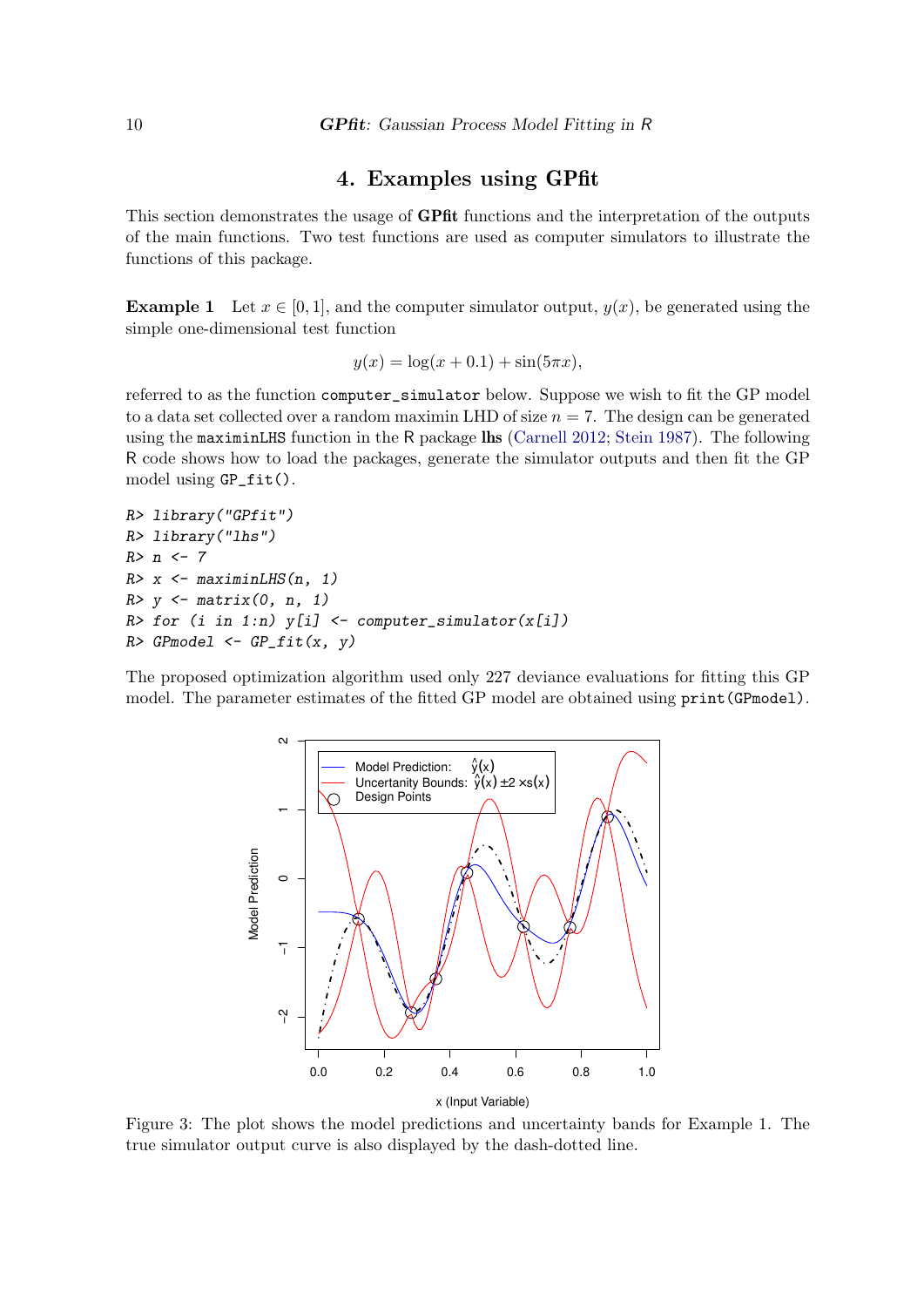

Figure 4: The plots illustrate the usage of graphical parameters in plot() for Example 1. Panel (a) shows the model prediction and uncertainty plot with default graphical parameters, (b) illustrates the change due to line\_type, (c) highlights the point size using cex, and (d) shows the usage of pch in changing the point character.

For printing only four significant decimal places, digits = 4 can be used in print().

```
Number Of Observations: n = 7
Input Dimensions: d = 1
Correlation: Exponential (power = 2)
Correlation Parameters:
   beta_hat
[1] 1.977
```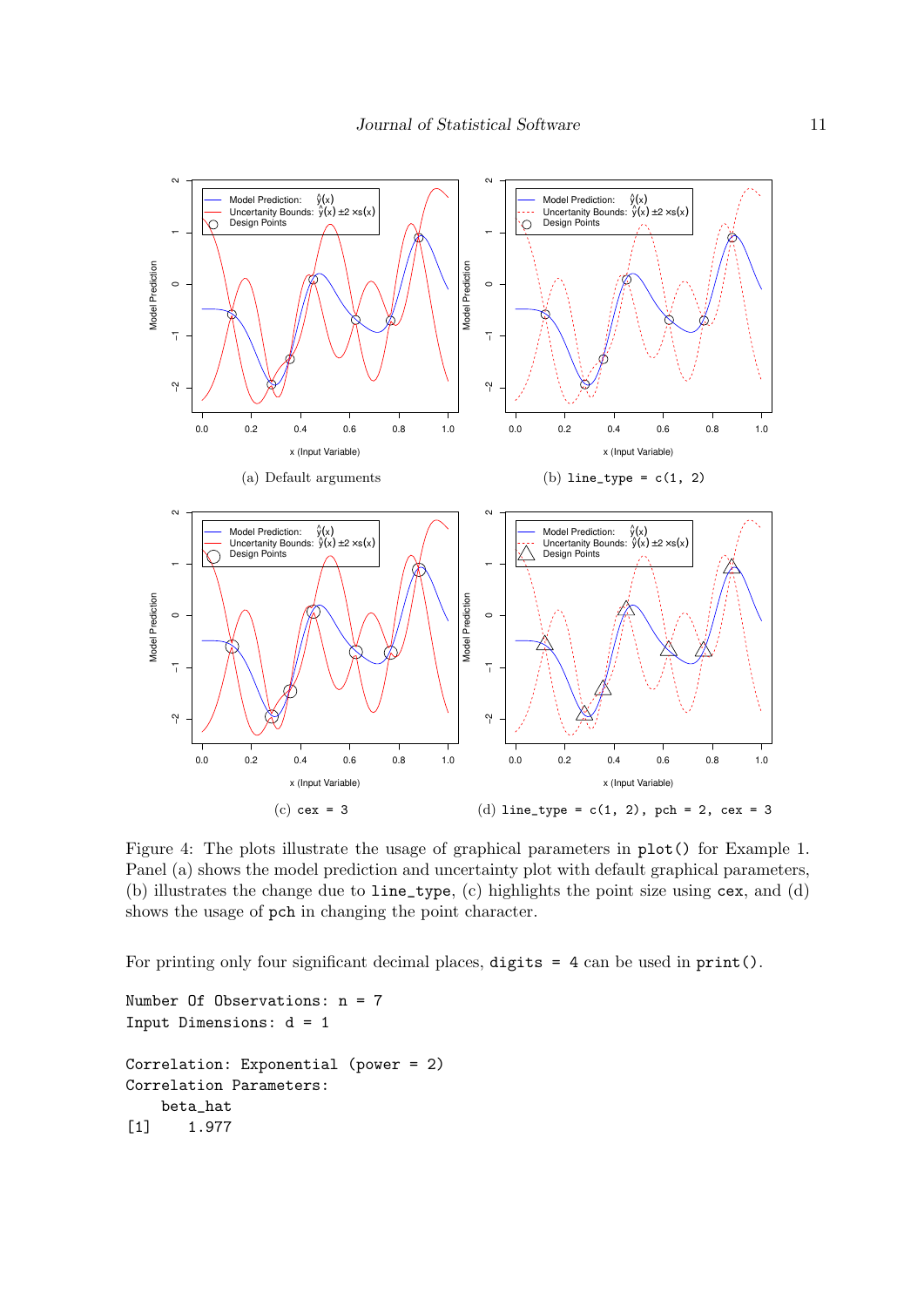sigma^2\_hat: [1] 0.7444 delta\_lb(beta\_hat): [1] 0 nugget threshold parameter: 20

The GPmodel object can be used to predict and then plot the simulator outputs at a grid of inputs using  $plot(GPmodel, ...)$ . Figures 3 and 4 show the model prediction along with the uncertainty bounds  $\hat{y}(x^*) \pm 2s(x^*)$  on the uniform grid with resolution = 100. Figure 3 compares the predicted and the true simulator output. Figure 4 illustrates the usage of the graphical arguments of plot(). predict(GPmodel, xnew) can also be used to obtain model predictions at an arbitrary set of inputs, xnew, in the design space (i.e., not a grid).

Example 2 We now consider a two-dimensional test function to illustrate different functions of the **GPfit** package. Let  $x = (x_1, x_2) \in [-2, 2]^2$ , and the simulator outputs be generated from the GoldPrice function (Andre, Siarry, and Dognon 2000)

$$
y(x) = \left[1 + (x_1 + x_2 + 1)^2 \{19 - 14x_1 + 3x_1^2 - 14x_2 + 6x_1x_2 + 3x_2^2\}\right] *
$$
  
\n
$$
\left[30 + (2x_1 - 3x_2)^2 (18 - 32x_1 + 12x_1^2 + 48x_2 - 36x_1x_2 + 27x_2^2)\right].
$$

For convenience the inputs are scaled to  $[0,1]^2$ . The GP\_fit() output from fitting the GP model to a data set based on a 20-point maximin LHD is as follows:

```
Number Of Observations: n = 20
Input Dimensions: d = 2
Correlation: Exponential (power = 2)
Correlation Parameters:
   beta_hat.1 beta_hat.2
[1] 0.8578 1.442
sigma^2_hat: [1] 4.52e+09
delta_lb(beta_hat): [1] 0
nugget threshold parameter: 20
```
For fitting this GP model, the proposed multi-start L-BFGS-B optimization procedure used only 808 deviance evaluations, whereas the GA based optimization in Ranjan *et al.* (2011) would have required 4000 deviance calls. The correlation hyper-parameter estimate  $\beta_{mle}$  $(0.8578, 1.442)$  shows that the fitted simulator is slightly more active (or wiggly) in the  $X_2$ variable. The nugget parameter  $\delta_{lb}(\hat{\beta}_{mle}) = 0$  implies that the correlation matrix with the chosen design points and  $\beta = \beta_{mle}$  is well-behaved.

The following code illustrates the usage of predict() for obtaining predicted response and associated MSEs at a set of unobserved inputs.

```
R> xnew <- matrix(runif(20), ncol = 2)
R> Model_pred <- predict(GPmodel, xnew)
```
The model prediction outputs stored in object Model\_pred are as follows: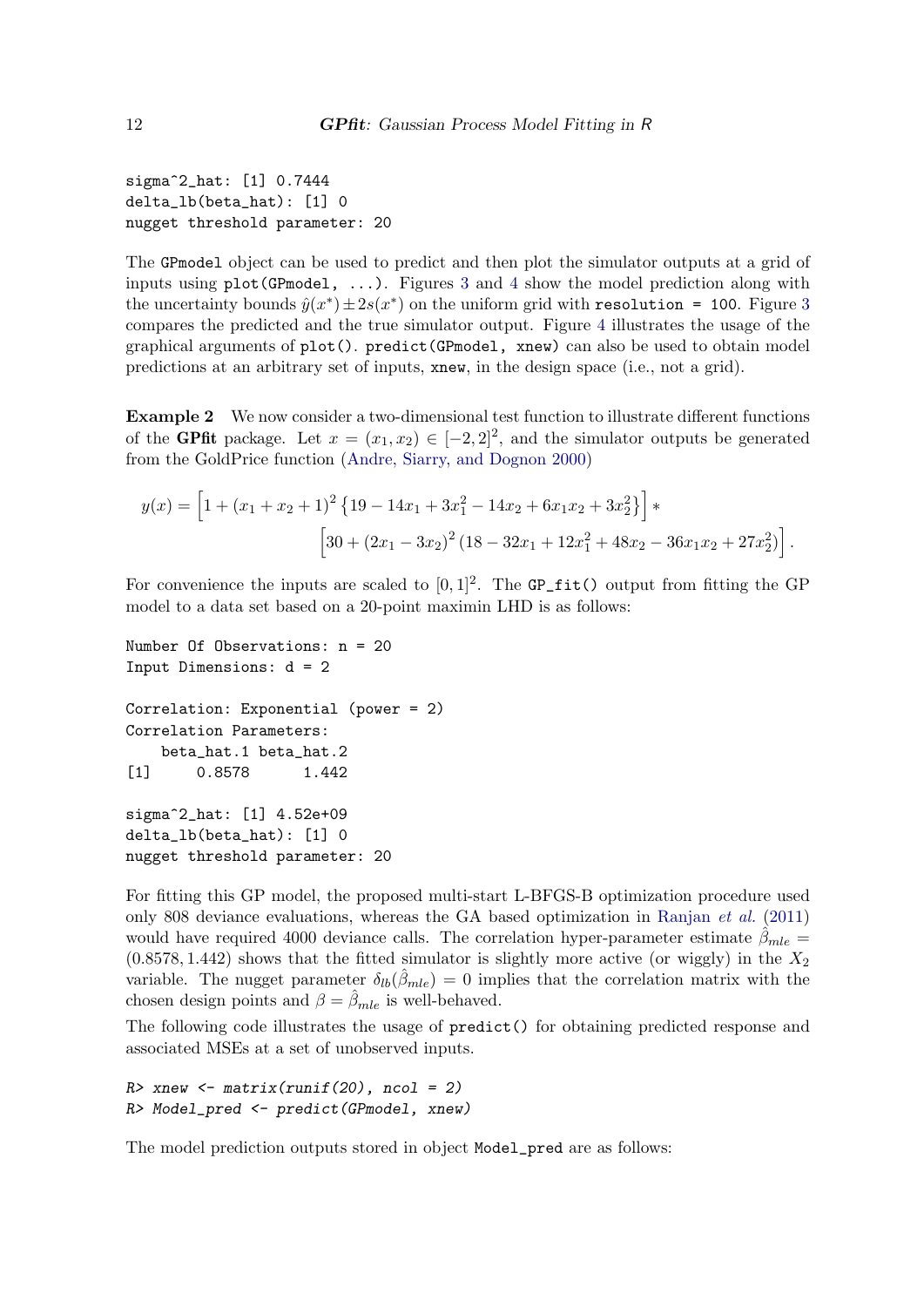

 $(c)$  surf\_check = TRUE

(d) response = FALSE, surf\_check = TRUE

Figure 5: The plots illustrate the usage of graphical parameters in plot() for Example 2. Panel (a) shows the default plot (the levelplot of  $\hat{y}(x^*)$ ) with additional color specification, (b) presents the levelplot with contour lines of  $s^2(x^*)$ , (c) shows the surface plot of  $\hat{y}(x^*)$ , and (d) displays the surface plot of  $s^2(x^*)$ .

| \$Y_hat           |                                                   |  |  |
|-------------------|---------------------------------------------------|--|--|
| $\left[1\right]$  | 561.3877 -372.5221 13287.0495 3148.5904 5129.1136 |  |  |
| [6]               |                                                   |  |  |
|                   |                                                   |  |  |
| \$MSE             |                                                   |  |  |
| $\lceil 1 \rceil$ | 186119713  21523832  86391757  8022989  562589770 |  |  |
| [6]               |                                                   |  |  |
|                   |                                                   |  |  |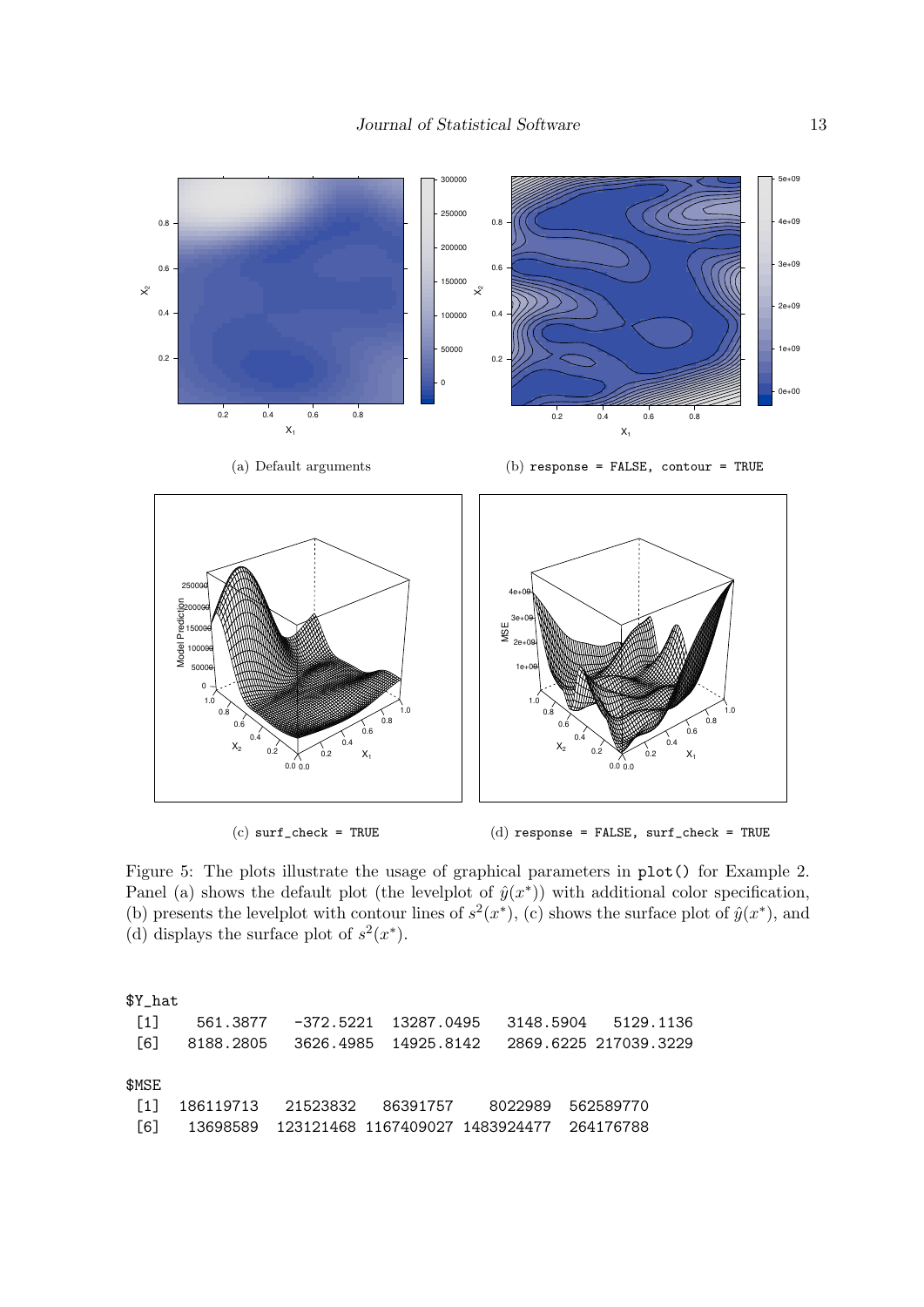```
$complete_data
        xnew.1 xnew.2 Y_hat MSE
[1,] 0.2002145 0.2732849 561.3877 186119713
[2,] 0.6852186 0.4905132 -372.5221 21523832
[3,] 0.9168758 0.3184040 13287.0495 86391757
[4,] 0.2843995 0.5591728 3148.5904 8022989
[5,] 0.1046501 0.2625931 5129.1136 562589770
[6,] 0.7010575 0.2018752 8188.2805 13698589
[7,] 0.5279600 0.3875257 3626.4985 123121468
[8,] 0.8079352 0.8878698 14925.8142 1167409027
[9,] 0.9565001 0.5549226 2869.6225 1483924477
[10,] 0.1104530 0.8421794 217039.3229 264176788
```
The GPfit function plot() calls predict() for computing  $\hat{y}(x^*)$  and  $s^2(x^*)$  at a regular resolution  $\times$  resolution grid in the input space defined by the range parameter. Recall from Section 3 that colors, line\_type, pch and cex are only applicable for one dimensional plots. For  $d = 2$ , the following code can be used to draw the level/contour and surface plots of  $\hat{y}(x)$  and  $s^2(x)$  over a specified grid resolution.

```
R> plot(GPmodel, range = c(0, 1), resolution = 50, surf_check = FALSE,
+ response = TRUE, ...)
```
Additional graphical arguments, for instance, from **lattice** and **colorspace**, can also be passed in for ... to enhance the plotting features. Figure 5 shows the model predictions and the MSEs on the uniform  $50 \times 50$  grid. Figures  $5(a)$  and  $5(b)$  use the additional argument col.regions = sequential\_hcl(51, power = 2.2) (from the colorspace package) to change the default color palettes. Different panels of Figure 5 highlight the usage of surf\_check and response for obtaining a level plot and surface plot of  $\hat{y}(x)$  and  $s^2(x)$ .

### 5. Comparison with other packages

In the last two decades, a few different software programs (e.g., for R, MATLAB, C,  $C_{++}$ , Python, etc.) have been produced for fitting GP models in computer experiments. The Gaussian process website (Rasmussen 2011) presents an extensive (though incomplete) list of such programs. Since  $R$  is a free software environment, packages like  $tgp$  and mlegp have gained popularity among the practitioners in computer experiments.

The tgp package (Gramacy 2007; Gramacy and Lee 2008), originally developed for building surrogates of both stationary and non-stationary noisy simulators, uses a GP model for emulating the stationary components of the process. The GP model here includes a nugget parameter that is estimated along with other parameters. The recent version of the tgp package facilitates the emulation of deterministic simulators by removing the nugget parameter from the model. Most importantly, tgp is implemented using Bayesian techniques like the Metropolis-Hastings algorithm, whereas, GPfit follows the maximum likelihood approach for fitting GP models and includes the smallest possible nugget required for computational stability.

Dancik and Dorman (2008) developed an R package called mlegp that uses maximum likelihood for fitting the GP model with Gaussian correlation structure. Though not relevant for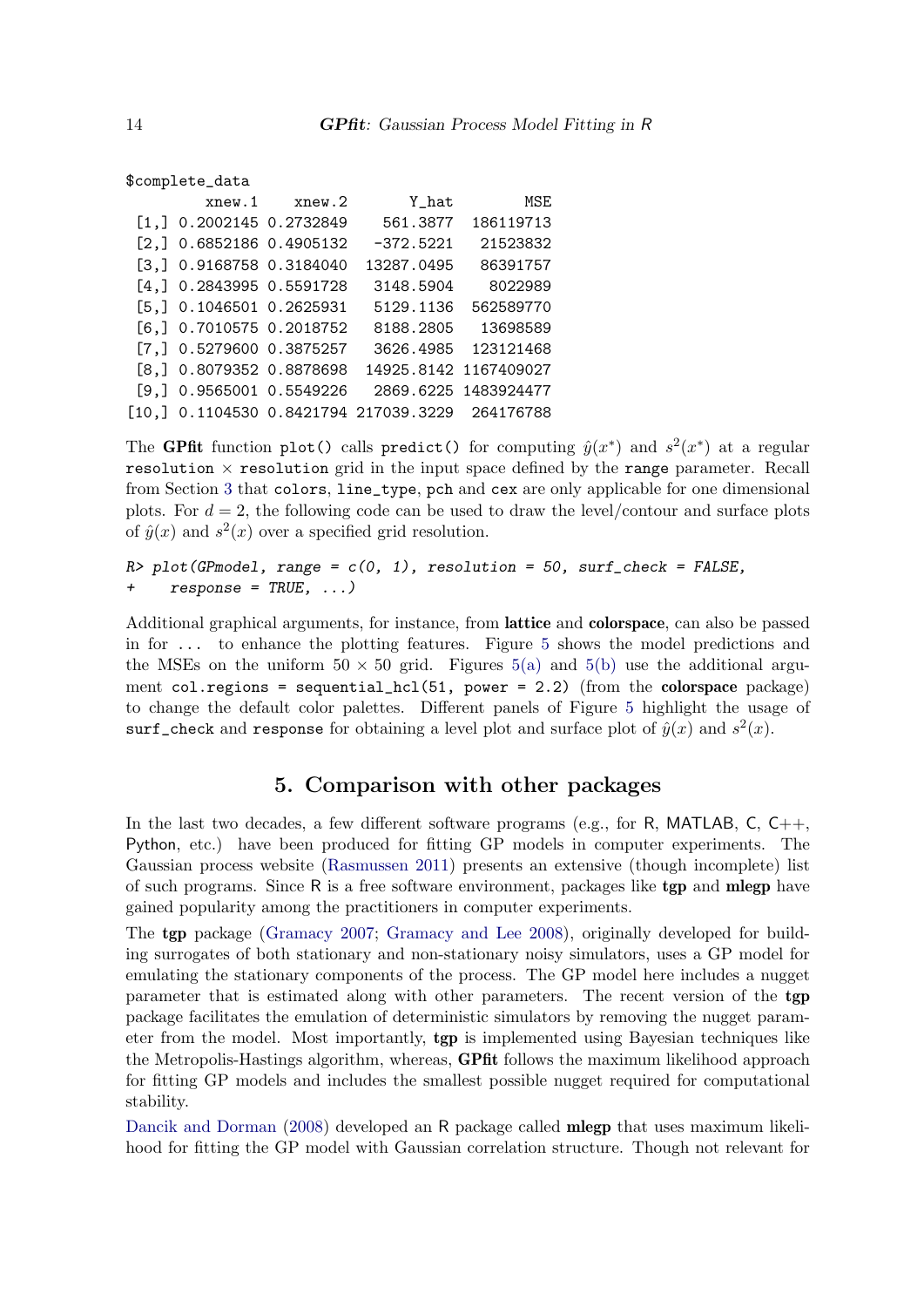this paper, mlegp can fit GP models with multivariate response, non-constant mean function and non-constant variance that can be specified exactly or up to a multiplicative constant. The simple GP model in **mlegp** is the same as described in Section 2.1 except that the nugget parameter is estimated along with other hyper-parameters. Hence, we use mlegp for the performance comparison of GPfit.

We now use several test functions to compare the performance of the two packages **mlegp** and GPfit. The test functions used here are commonly used in computer experiments for comparing competing methodologies (Santner *et al.* 2003). Since the two packages minimize slightly different deviance functions, one cannot directly compare the parameter estimates or the minimized deviance. Consequently, we compared the discrepancy between the predicted and the true simulator response. The performance measure is the standardized/scaled root mean squared error (sRMSE) given by

$$
\frac{1}{y_{\max} - y_{\min}} \sqrt{\frac{1}{N} \sum_{i=1}^{N} \left[ \hat{y}(x_i^*) - y(x_i^*) \right]^2},
$$

where  $y_{\text{max}}$  and  $y_{\text{min}}$  are the global maximum and minimum of the true simulator,  $y(x_i^*$  $\binom{*}{i}$  and  $\hat{y}(x_i^*)$  $\stackrel{*}{_i}$  ) are the true and predicted simulator output at  $x_i^*$  $i$ <sup>\*</sup> in the test data, and N is the size of the test data set. The results are averaged over 50 simulations. Each simulation starts with choosing two random  $n \times d$  maximin LHDs  $(D_0 \text{ and } D_1)$  for the training data and test data respectively (i.e.,  $N = n$ ). The average and standard error of the sRMSE values of the GP fits obtained from mlegp and GPfit are compared for several design sizes.

We found that mlegp occasionally crashes due to near-singularity of the spatial correlation matrix. In **mlegp**, the nugget parameter in  $R_{\delta} = R + \delta I$  is estimated using the maximum likelihood procedure along with the other model parameters. If any candidate  $\delta \in (0,1)$  in the optimization procedure is not large enough to overcome the ill-conditioning of  $R_{\delta}$ , the likelihood computation fails and the mlegp package crashes with the following error message:

#### Error in solve.default(gp\$invVarMatrix): system is computationally singular: reciprocal condition number = 2.11e-16.

This is not a problem in the **GPfit** implementation, because the nugget parameter is set at the smallest  $\delta$  required to make  $R_{\delta}$  well-conditioned. As a result, **GPfit** outperforms **mlegp** in terms of computational stability. When **mlegp** runs are computationally stable, **GPfit** usually has lower sRMSE values.

Example 1 (contd.) Suppose we wish to compare the prediction accuracy of the GP model fits from the two packages for the one dimensional test function in Example 1. Table 1 summarizes the sRMSE values and standard errors for a range of sample sizes. The results are based on 50 simulations.

It is clear from Table 1 that the sRMSE values decrease in both methods as  $n$  increases. More importantly, **GPfit** significantly outperforms **mlegp**, especially, for larger  $n$ . This is expected as the numerical instability of the GP model increases with n. The smallest nugget  $\delta_{lb}$  in the GP model of GPfit minimizes unnecessary over-smoothing giving a smaller sRMSE than **mlegp**, where  $\hat{\delta}_{mle}$  might be relatively large to ensure computationally stable GP model fits (i.e., without any crashes).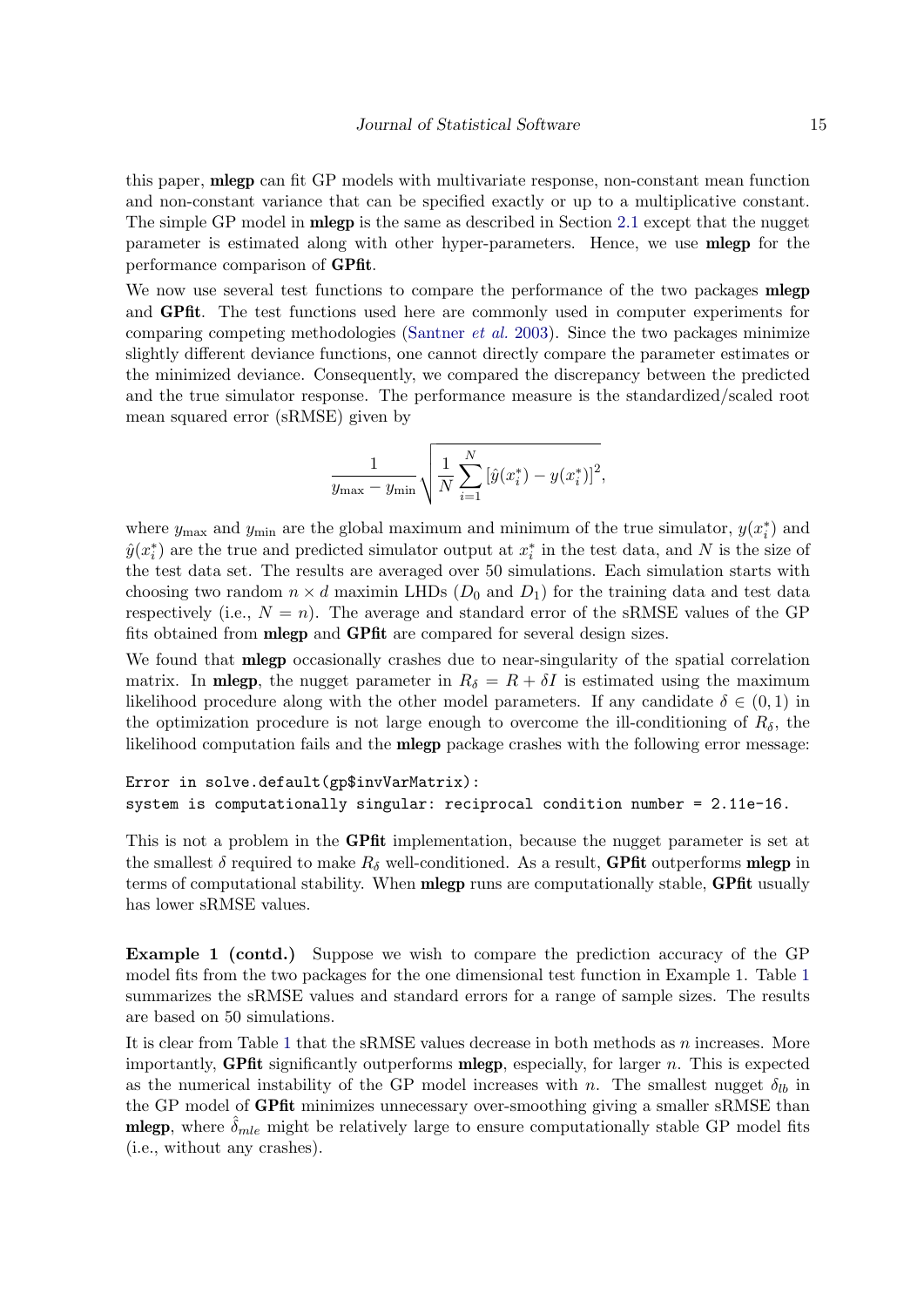|             | GPfit                    | mlegp                                          |
|-------------|--------------------------|------------------------------------------------|
| Sample size | $sRMSE (\times 10^{-6})$ | $\overline{\text{sRMSE}}$ ( $\times 10^{-6}$ ) |
| $n=10$      | 30979.95 (5914.4)        | 31178.82 (6093.5)                              |
| $n=25$      | 131.90 (16.160)          | 177.44 (24.724)                                |
| $n=50$      | 26.74 (2.4935)           | 112.89 (17.749)                                |
| $n=75$      | 18.14 (1.5203)           | 146.24 (23.989)                                |
| $n = 100$   | 12.99 (0.9882)           | 111.83 (17.089)                                |

Table 1: The summary of sRMSE values (with standard errors) for the one dimensional simulator in Example 1.

|             | GPfit                    | mlegp                                          |                  |
|-------------|--------------------------|------------------------------------------------|------------------|
| Sample size | $sRMSE (\times 10^{-4})$ | $\overline{\text{sRMSE}}$ (×10 <sup>-4</sup> ) | Crashes          |
| $n=25$      | 415.00 (37.282)          | 483.3 (58.092)                                 |                  |
| $n=50$      | 98.66 (6.8743)           | 129.2 (31.426)                                 | $\theta$         |
| $n=75$      | 25.27(1.6211)            | 19.2(1.6546)                                   | $\left( \right)$ |
| $n = 100$   | 12.84 (0.7839)           | 9081.5 (2633.4)                                | 15               |

Table 2: The summary of sRMSE values (with standard errors) and the number of crashes for the GoldPrice function.

Example 2 (contd.) We now revisit the two-dimensional GoldPrice function illustrated in Example 2. Table 2 presents the averages and standard errors of sRMSE values for GP model fits obtained from mlegp and GPfit.

It is important to note that **mlegp** crashed 15 times out of 50 simulations for the  $n = 100$ case. The summary statistics for  $n = 100$  case in the **mlegp** column are calculated from the remaining 35 successful runs. The average and standard error of the sRMSE values in the successful runs of **mlegp** generate unreliable predictions. For the remaining cases, the results show that the sRMSE values decrease in both methods as n increases. For  $n = 25$  and 50, **GPfit** produces better GP fits with smaller sRMSE values. Interestingly, for  $n = 75$ , the average sRMSE value in GPfit is slightly larger as compared to that in mlegp.

Example 3 Suppose the four-dimensional Colville function is used as the computer simulator. Let  $x = (x_1, x_2, x_3, x_4) \in [-10, 10]^4$ , and the outputs be generated from

$$
y(x) = 100(x_1^2 - x_2)^2 + (x_1 - 1)^2 + (x_3 - 1)^2 + 90(x_3^2 - x_4)^2
$$
  
+ 10.1[(x<sub>2</sub> - 1)<sup>2</sup> + (x<sub>4</sub> - 1)<sup>2</sup>] + 19.8(x<sub>2</sub> - 1)(x<sub>4</sub> - 1).

For implementation purpose, the inputs are rescaled to the unit-hypercube  $[0, 1]^4$ . Table 3 summarizes the averages and standard errors of the sRMSE values from 50 simulations.

Similar to Example 2, a few runs from mlegp crashed due to near-singularity, and the successful runs in these cases  $(n = 50, 75, 100)$  yield unreliable summary statistics (i.e., unrealistically large sRMSE values). In contrast, GPfit provides stable and good predictions. Similar to Examples 1 and 2, the average sRMSE values decrease as n increases.

It is worth noting that for the  $n = 100$  case in this example, **mlegp** crashed 8 times in 50 simulations, whereas for the GoldPrice function example (Table 2), **mlegp** crashed 14 times.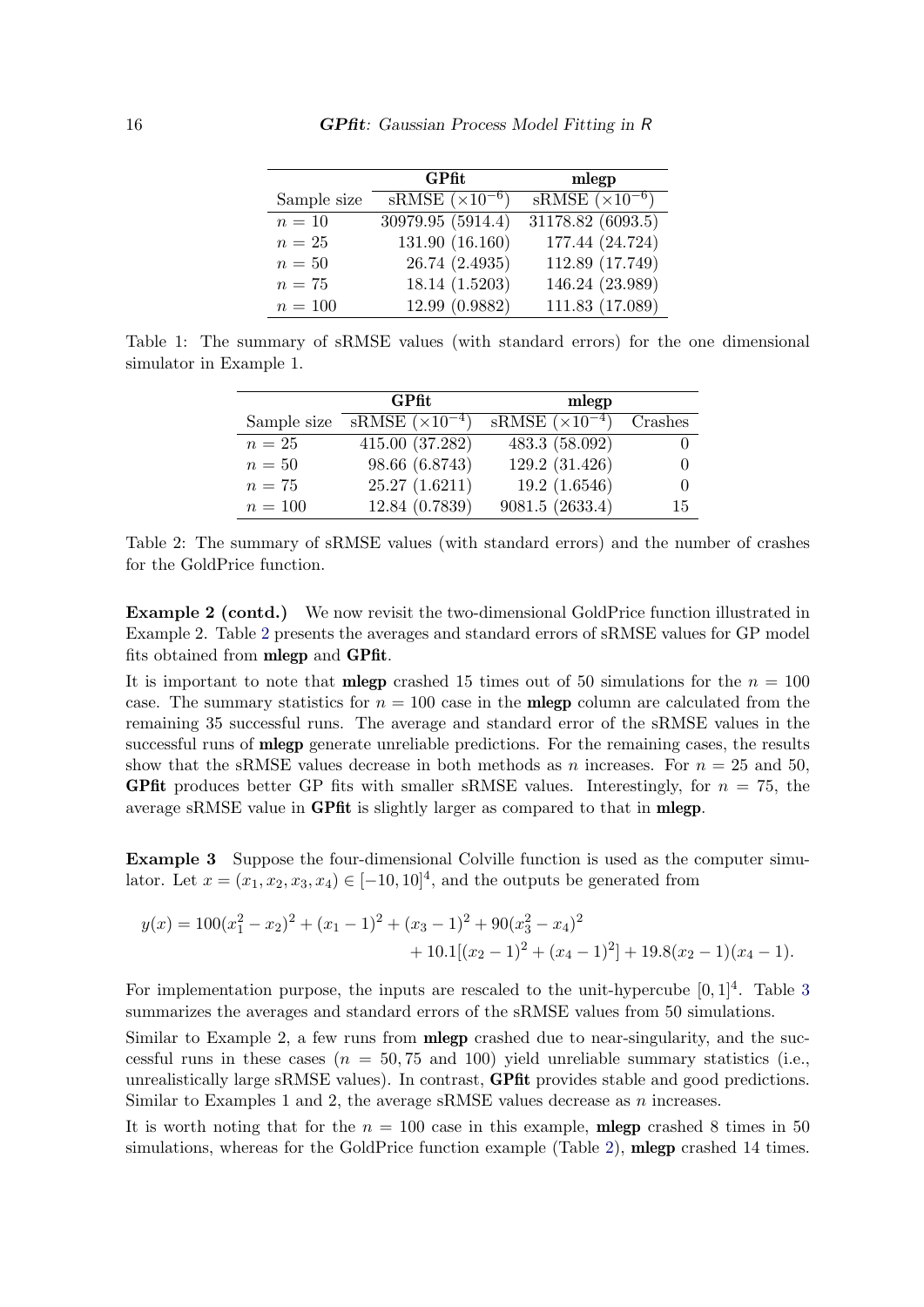| Sample size | GPfit                    | mlegp                           |         |
|-------------|--------------------------|---------------------------------|---------|
|             | $sRMSE (\times 10^{-4})$ | $sRMSE$ $\overline{(x10^{-4})}$ | Crashes |
| $n=25$      | 759.07 (27.72)           | 783.7 (29.41267)                |         |
| $n=50$      | 78.02 (4.046)            | 348851.2 (85861.61)             | -5      |
| $n=75$      | 41.88(1.358)             | 235887.0 (32320.62)             | 14      |
| $n = 100$   | 26.59(1.245)             | 326456.8 (132317.6)             |         |

Table 3: The summary of sRMSE values (with standard errors) and the number of crashes for Colville function.

| Sample size | GPfit                    | mlegp                                          |
|-------------|--------------------------|------------------------------------------------|
|             | $sRMSE (\times 10^{-3})$ | $\overline{\text{sRMSE}}$ ( $\times 10^{-3}$ ) |
| $n=25$      | 135.23 (5.546)           | 125.09 (5.022)                                 |
| $n=50$      | 102.10(4.605)            | 94.89 (4.322)                                  |
| $n=75$      | 78.04 (2.573)            | 77.34 (2.546)                                  |
| $n = 100$   | 66.87 (1.728)            | 66.87 (1.728)                                  |
| $n = 125$   | 60.23(1.415)             | 60.21(1.416)                                   |

Table 4: The summary of sRMSE values (with standard errors) for the six-dimensional Hartmann function.

Though the number of simulations considered here is not large enough to accurately estimate the proportion of crashes in each case, it is expected that the occurrence of near-singular cases becomes less frequent with the increase in the input dimension (see Ranjan *et al.* 2011 for more details).

Example 4 Consider the six-dimensional Hartmann function for generating simulator outputs. Since the input dimension is reasonably large, all mlegp runs turned out to be successful, and both packages lead to similar model predictions. Table 4 presents the averages and standard errors of the sRMSE values.

Overall in Examples 1 to 4, mlegp crashed only 42 times out of 900 simulations. However, the successful runs in the cases with any crash  $(n = 100$  in Example 2 and  $n = 50, 75$  and 100 in Example 3) lead to unreliable model fits. Furthermore, GPfit either outperforms or gives comparable GP model fits as compared to mlegp.

#### 6. Real application

The Bay of Fundy (Figure  $6(a)$ ), located between New Brunswick and Nova Scotia, Canada, with a small portion touching Maine, USA, is world famous for its high tides. In Minas Passage (the upper portion of the Bay of Fundy), the difference in water level between high tide and low tide can be as much as 17 meters. Karsten, McMillan, Lickley, and Haynes (2008) (hereafter KMLH) considered a version of *finite volume community ocean model* (FVCOM) in the Minas Passage of the Bay of Fundy for simulating the average kinetic energy of the tidal flow (which in turn can be used for producing electricity). Figure  $6(b)$  depicts the simulator output on a relatively coarse grid  $(13 \times 41)$  in Minas Passage.

According to KMLH, an individual tidal turbine can generate up to 1MW of power, and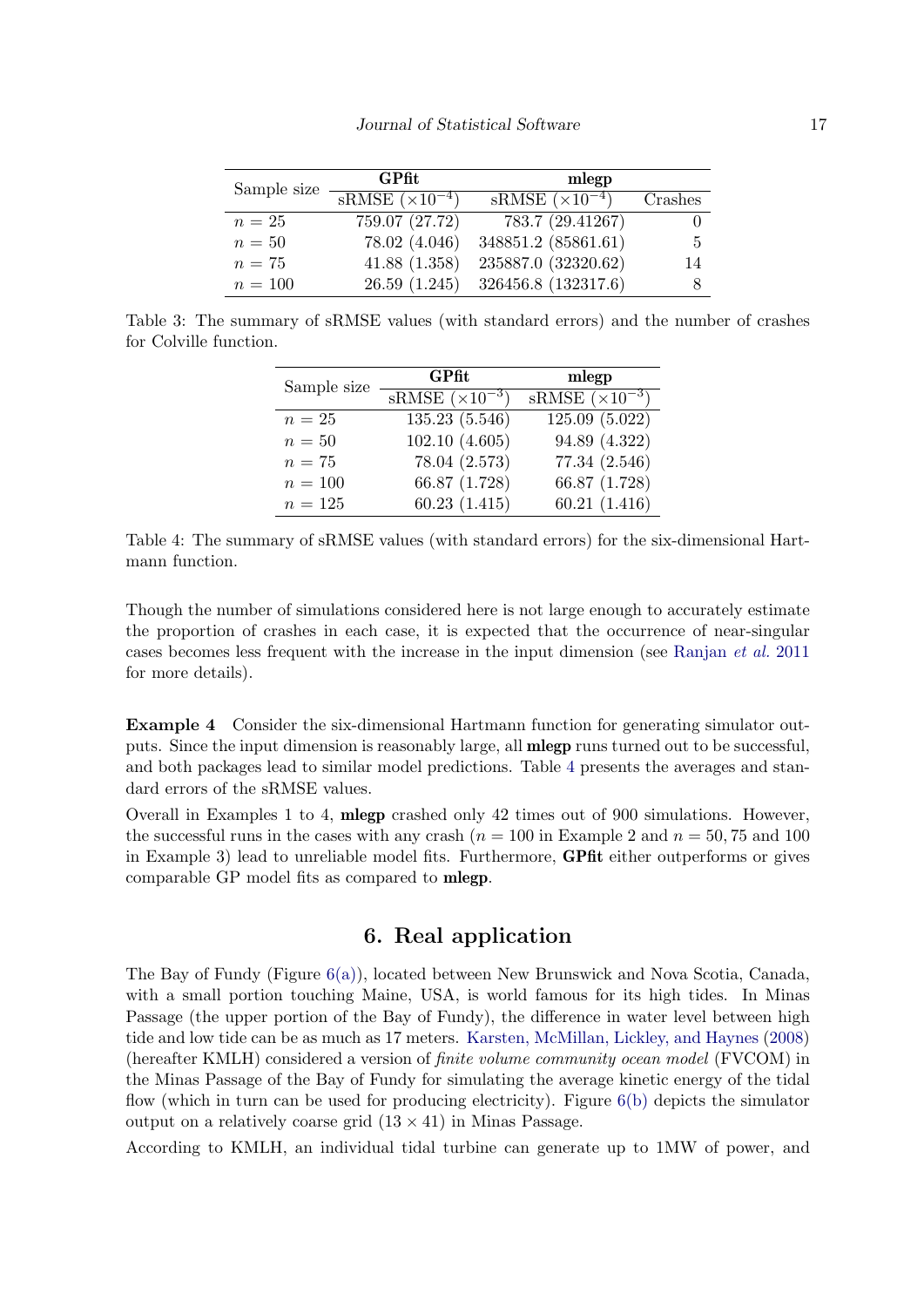

Figure 6: Figure (a) shows the Bay of Fundy with the triangular grid used in the FVCOM model for simulating tides. The small box in the center surrounds the Minas Passage shown in (b). Figure (b) depicts KMLH simulator outputs in the Minas Passage.

approximately 2.5GW of power can be harnessed from the tidal kinetic energy by placing large collections of turbines in the Minas Passage. Optimal locations of such turbines can efficiently generate the much needed green energy at the minimal cost. One could use an expected improvement based sequential design scheme (Jones, Schonlau, and Welch 1998) for finding these optimal locations; the key component in such a sequential optimization is to efficiently emulate (i.e., fit a GP model to) the simulator response after every iteration of this sequential procedure. In this paper, we focus on this first step of fitting a GP model-based surrogate to the simulator output.

For fitting an emulator, we choose a 30-point space-filling design from the grid of  $13\times 41$  points using cover.design() in the R package fields (Nychka, Furrer, and Sain 2014), and evaluated the goodness-of-fit criterion sRMSE based on the remaining points from the  $13 \times 41$  grid. In general, one can use a test/validation dataset to compute sRMSE values for goodness-of-fit comparison. Figures  $7(a)$  and  $7(b)$  show the level/contour plots of the fitted surface obtained via GPfit and mlegp respectively. Perhaps, the two fits cannot easily be ranked based on these contour plots, however, GPfit yields slightly smaller sRMSE (0.05493) than mlegp (0.06813).

By further increasing the design size to 50 from the same  $13 \times 41$  grid, the fitted emulators obtained from GPfit and mlegp are reasonably comparable. Contour plots of the fitted surfaces (Figure 8) are visually indistinguishable. The sRMSE values computed using the remaining grid points are 0.05631008 and 0.05631197 for GPfit and mlegp respectively. According to Loeppky *et al.* (2009),  $n = 10d$ -point space-filling design should be sufficient for building a good overall emulator for a reasonably smooth simulator. However, if the underlying simulator is more active, a larger design might be needed for building a decent overall emulator. Since the sample sizes used here are reasonably small near-singularity is not expected and the correlation matrices should be well-behaved, i.e.,  $\delta_{lb}(\hat{\theta}_{mle})$  (in GPfit) and  $\hat{\delta}_{mle}$  (in mlegp) should be zero. Subsequently, it is expected that both methods should result in comparable fits for this application.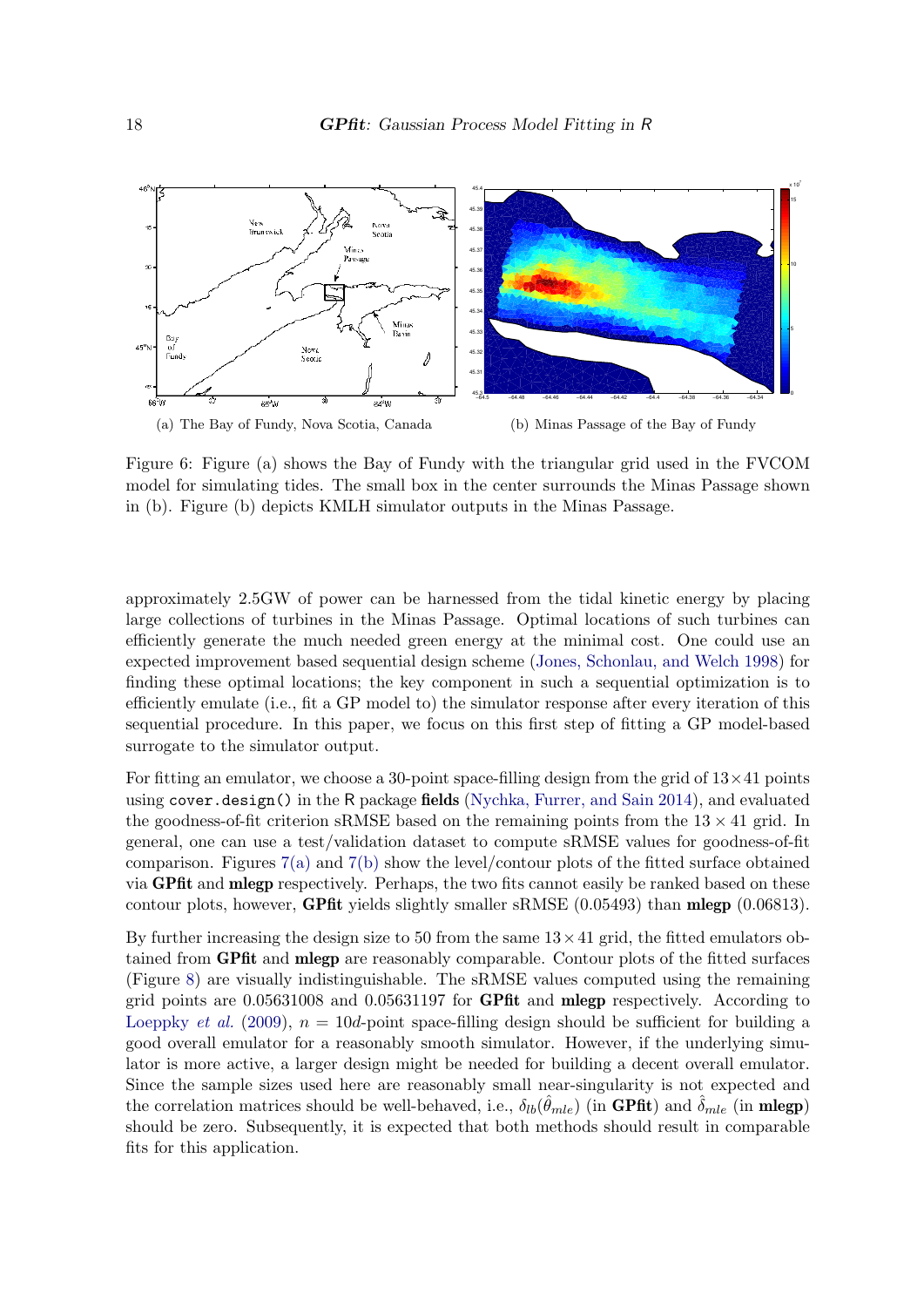

Figure 7: GP emulator based on a 30-point design from the  $13 \times 41$  grid shown in Figure 6(b). Figures (a) and (b) show the emulator obtained using GPfit and mlegp respectively.



Figure 8: GP emulator based on a 50-point design from the  $13 \times 41$  grid shown in Figure 6(b). Figures (a) and (b) show the emulator obtained using GPfit and mlegp respectively.

# 7. Concluding remarks

This paper presents the R package GPfit for fitting GP models to scalar valued deterministic simulators, which is available from the Comprehensive R Archive Network (CRAN) at http: //CRAN.R-project.org/package=GPfit. GPfit implements a slightly modified version of the GP model proposed by Ranjan *et al.* (2011), which uses the new  $\beta$ -parameterization given in (4) of the spatial correlation function to facilitate optimization. The deviance optimization is achieved through a multi-start L-BFGS-B algorithm.

The proposed optimization algorithms makes  $200d + \sum_{i=1}^{2d+1} \eta_i + \sum_{j=1}^3 \eta_j'$  $y'_j$  calls of the deviance function, whereas the GA implemented by Ranjan  $et$  al. (2011) uses  $1000d^2$  deviance eval-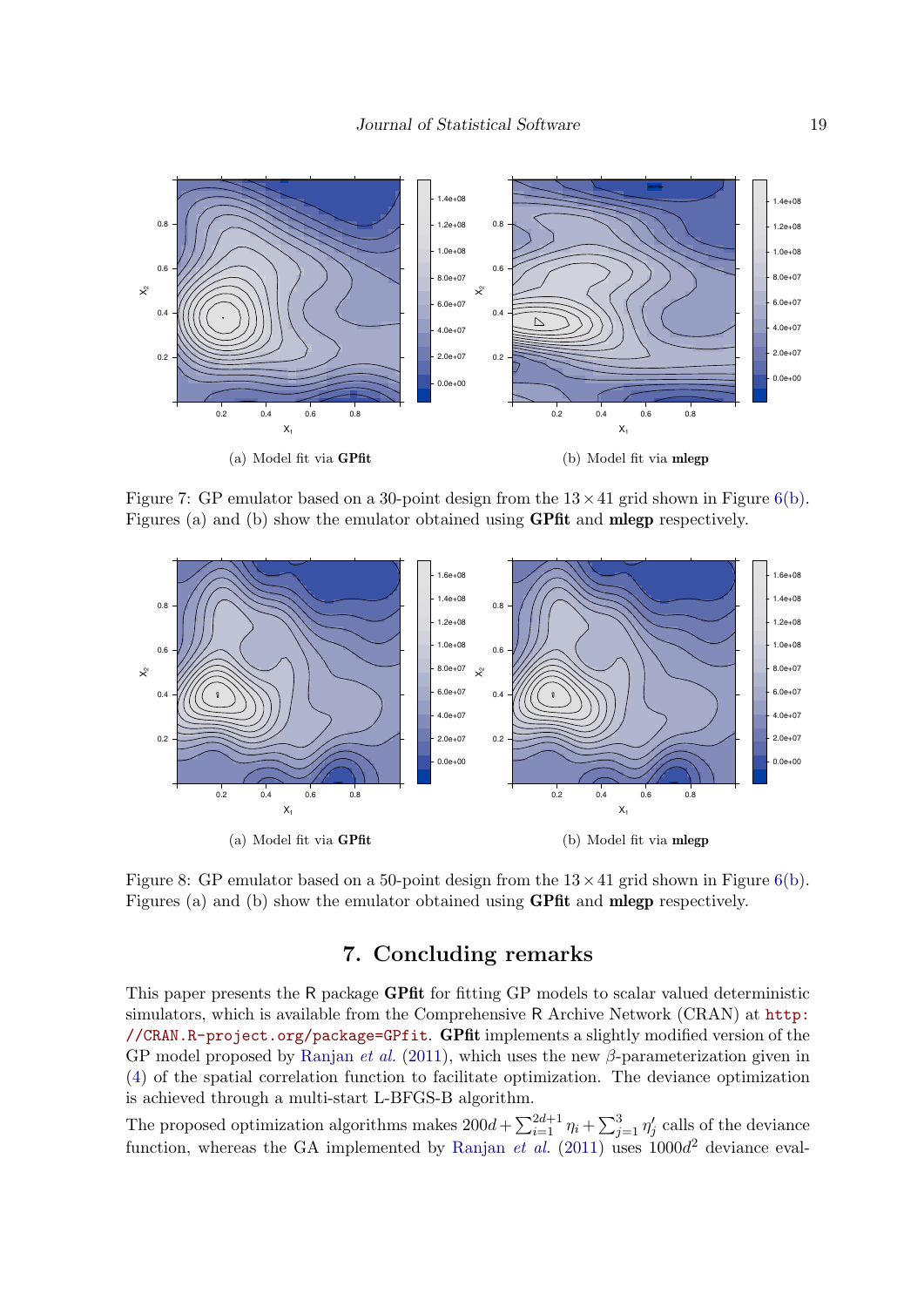uations. Though  $\eta_i$  and  $\eta'_i$  $j'$  are non-deterministic, and vary with the complexity and input dimension of the deviance surface, for the simulations in Section 5  $\eta'_j \approx 30$  for all examples, however, the average  $\eta_i$  are approximately 40, 75, 300 and interestingly 150 for Examples 1, 2, 3 and 4 respectively. Of course, neither of the two implementations have been optimally tuned for the most efficient deviance optimization. The best choice of options will of course vary from problem to problem, and so we encourage users to experiment with the available options.

The **mlegp** package is written in pre-compiled C code, whereas **GPfit** is implemented solely in R. This difference in the programming environment makes mlegp substantially faster than GPfit. The plots and results obtained in this paper used GPfit version 0.1-0, which allowed only Gaussian correlation. The current version of GPfit (version 0.2-0, same as version 1.0- 0) is more flexible and stable. For instance, one can now specify the correlation structure as Matérn or power exponential with different power (the default is power exponential with power=1.95). Note that all results presented here can be produced in GPfit version 0.2-0 by using GP\_fit(x,y,corr=list(type="exponential",power=2)) (see the stand alone Rscript). The default values of a few plotting characters like line\_type, cex and pch have also been updated for better visuals.

#### Acknowledgments

We thank the editorial board for many useful comments and suggestions that led to significant improvement of the article. This work of was supported in part by Discovery grants (for Ranjan and Chipman) and undergraduate student research award (for MacDonald) from the Natural Sciences and Engineering Research Council of Canada.

## References

- Andre J, Siarry P, Dognon T (2000). "An Improvement of the Standard Genetic Algorithm Fighting Premature Convergence." *Advances in Engineering Software*, 32(1), 49–60.
- Arbey A (2006). "Dark Fluid: A Complex Scalar Field to Unify Dark Energy and Dark Matter." *Physical Review D*, 74, 043516.
- Booker AJ, Dennis JE, Frank PD, Serafini DB, Torczon V, Trosset MW (1999). "A Rigorous Framework for Optimization of Expensive Functions by Surrogates." *Structural and Multidisciplinary Optimization*, 17(1), 1–13.
- Byrd RH, Lu P, Nocedal J, Zhu C (1995). "A Limited Memory Algorithm for Bound Constrained Optimization." *SIAM Journal of Scientific Computing*, 16(5), 1190–1208.
- Carnell R (2012). lhs*: Latin Hypercube Samples*. R package version 0.10, URL http://CRAN. R-project.org/package=lhs.
- Dancik GM (2013). mlegp*: Maximum Likelihood Estimates of Gaussian Processes*. R package version 3.1.4, URL http://CRAN.R-project.org/package=mlegp.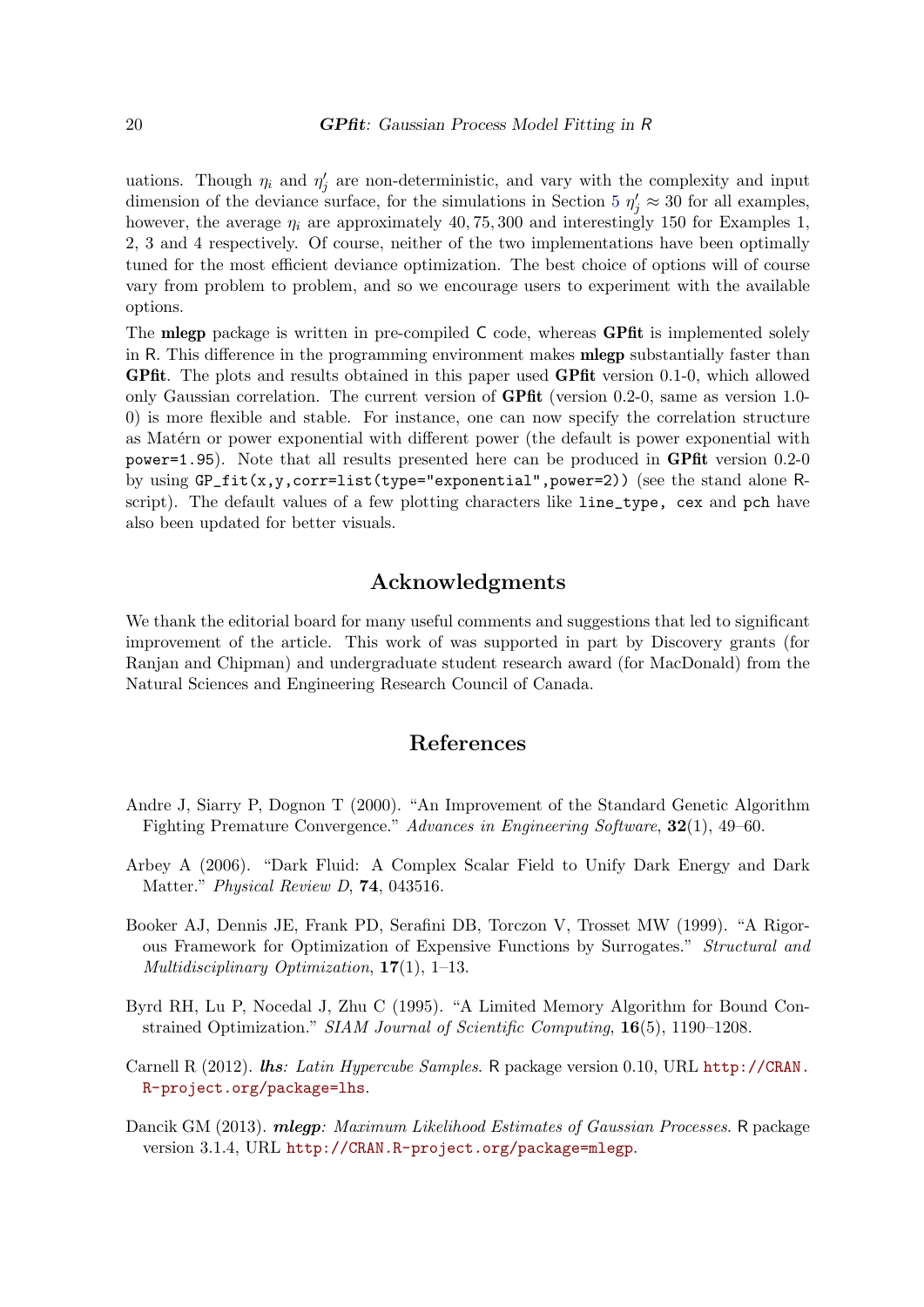- Dancik GM, Dorman KS (2008). "mlegp: Statistical Analysis for Computer Models of Biological Systems Using R." *Bioinformatics*, 24(17), 1966–1967.
- Gramacy RB (2007). "tgp: An R Package for Bayesian Nonstationary, Semiparametric Nonlinear Regression and Design by Treed Gaussian Process Models." *Journal of Statistical Software*, 19(9), 1–46. URL http://jstatsoft.org/v19/i09/.
- Gramacy RB, Lee HKH (2008). "Bayesian Treed Gaussian Process Models with an Application to Computer Modeling." *Journal of the American Statistical Association*, 103(483), 1119– 1130.
- Gramacy RB, Lee HKH (2012). "Cases for the Nugget in Modeling Computer Experiments." *Statistics and Computing*, 22(3), 713–722.
- Ihaka R, Murrell P, Hornik K, Fisher JC, Zeileis A (2015). colorspace*: Color Space Manipulation*. R package version 1.2-5, URL http://CRAN.R-project.org/package=colorspace.
- Jones DR, Schonlau M, Welch WJ (1998). "Efficient Global Optimization of Expensive Black-Box Functions." *Journal of Global Optimization*, 13(4), 455–492.
- Kalaitzis AA, Lawrence ND (2011). "A Simple Approach to Ranking Differentially Expressed Gene Expression Time Courses through Gaussian Process Regression." *BMC Bioinformatics*, 12(180).
- Karsten R, McMillan J, Lickley M, Haynes R (2008). "Assessment of Tidal Current Energy for the Minas Passage, Bay of Fundy." In *Proceedings of the Institution of Mechanical Engineers, Part A: Journal of Power and Energy*, pp. 493–507.
- Loeppky JL, Sacks J, Welch WJ (2009). "Choosing the Sample Size of a Computer Experiment: A Practical Guide." *Technometrics*, 51(4), 366–376.
- MacDoanld B, Chipman H, Ranjan P (2014). GPfit*: Gaussian Processes Modeling*. R package version 0.2-1, URL http://CRAN.R-project.org/package=GPfit.
- McKay MD, Beckman RJ, Conover WJ (1979). "A Comparison of Three Methods for Selecting Values of Input Variables in the Analysis of Output from a Computer Code." *Technometrics*, 21(2), 239–245.
- Medina JS, Moreno MG, Royo ER (2005). "Stochastic vs Deterministic Traffic Simulator. Comparative Study for Its Use within a Traffic Light Cycles Optimization Architecture." In *Artificial Intelligence and Knowledge Engineering Applications: A Bioinspired Approach*, pp. 622–631. Springer-Verlag.
- Neal RM (1997). "Monte Carlo Implementation of Gaussian Process Models for Bayesian Regression and Classification." *Technical Report 9702*, Department of Statistics, University of Toronto, Canada.
- Nychka D, Furrer R, Sain S (2014). fields*: Tools for Spatial Data*. R package version 7.1, URL http://CRAN.R-project.org/package=fields.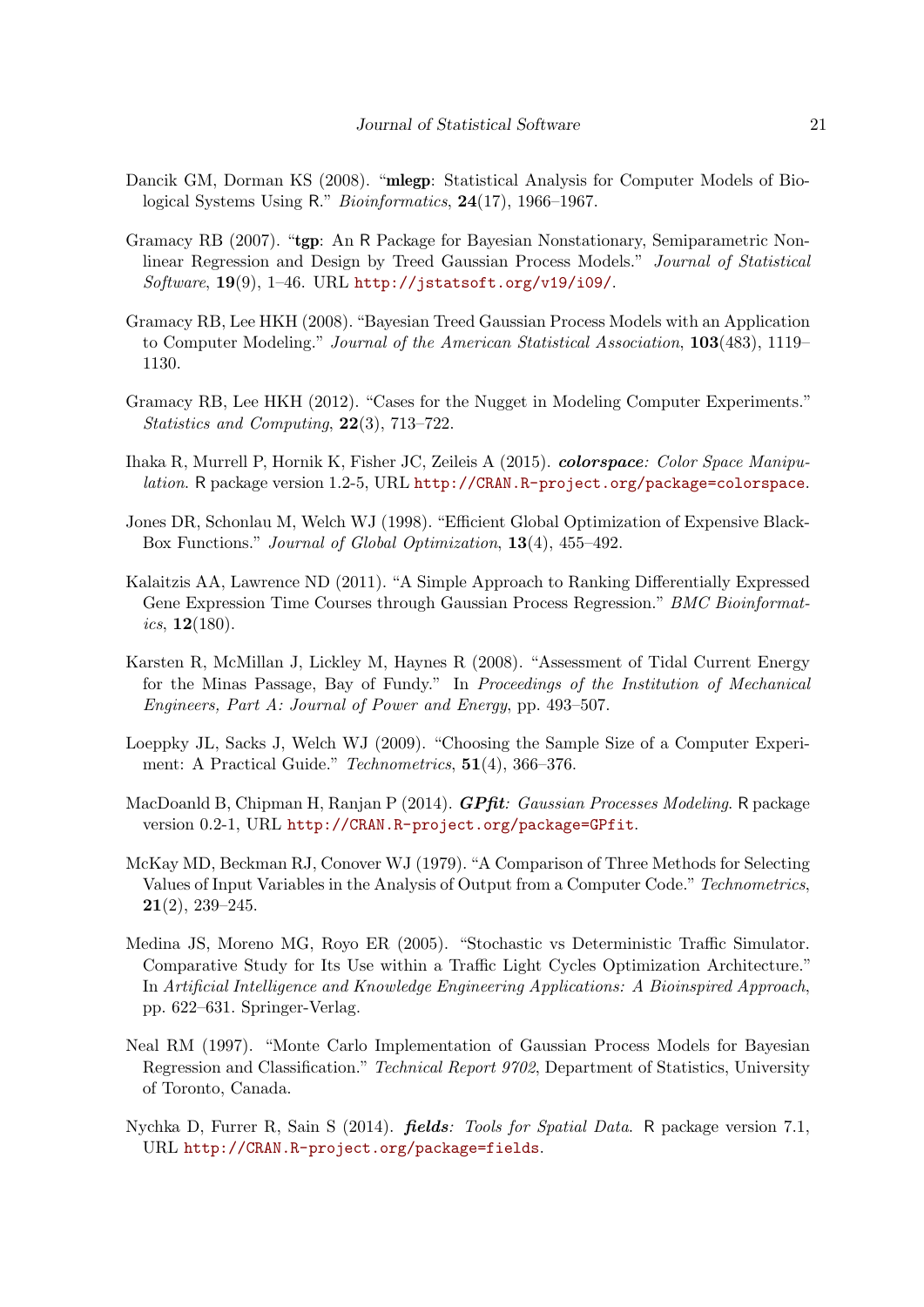- Petelin D, Filipič B, Kocijan J (2011). "Optimization of Gaussian Process Models with Evolutionary Algorithms." In *Proceedings of the 10th International Conference on Adaptive and Natural Computing Algorithms – Volume Part I*, ICANNGA'11, pp. 420–429. Springer-Verlag, Berlin.
- Poole D, Raftery AE (2000). "Inference for Deterministic Simulation Models: The Bayesian Melding Approach." *Journal of the American Statistical Association*, 95(452), 1244–1255.
- Ranjan P, Haynes R, Karsten R (2011). "A Computationally Stable Approach to Gaussian Process Interpolation of Deterministic Computer Simulation Data." *Technometrics*, 53(4), 366–378.
- Rasmussen CE (2011). "The Gaussian Process Website." URL http://www. gaussianprocess.org/.
- Rasmussen CE, Williams CKI (2006). *Gaussian Processes for Machine Learning*. MIT Press, Cambridge.
- R Core Team (2014). R*: A Language and Environment for Statistical Computing*. R Foundation for Statistical Computing, Vienna, Austria. URL http://www.R-project.org/.
- Sacks J, Welch WJ, Mitchell TJ, Wynn HP (1989). "Design and Analysis of Computer Experiments." *Statistical Science*, 4(4), 409–435.
- Santner TJ, Williams BJ, Notz W (2003). *The Design and Analysis of Computer Experiments*. Springer-Verlag.
- Sarkar D (2008). lattice*: Multivariate Data Visualization with* R. Springer-Verlag, New York. URL http://lmdvr.R-Forge.R-project.org.
- Schirru A, Pampuri S, Nicolao GD, McLoone S (2011). "Efficient Marginal Likelihood Computation for Gaussian Processes and Kernel Ridge Regression." arXiv:1110.6546 [stat.ML], URL http://arxiv.org/abs/1110.6546.
- Stein M (1987). "Large Sample Properties of Simulations Using Latin Hypercube Sampling." *Technometrics*, 29(2), 143–151.
- Williams CKI, Rasmussen CE (1996). "Gaussian Processes for Regression." In DS Touretzky, MC Mozer, ME Hasselmo (eds.), *Advances in Neural Information Processing Systems 8*, pp. 514–520. MIT Press.
- Yuan J, Wang K, Yu T, Fang M (2008). "Reliable Multi-Objective Optimization of High-Speed WEDM Process based on Gaussian Process Regression." *International Journal of Machine Tools and Manufacture*, 48(1), 47–60.
- Zeileis A, Hornik K, Murrell P (2009). "Escaping RGBland: Selecting Colors for Statistical Graphics." *Computational Statistics & Data Analysis*, 53(9), 3259–3270.